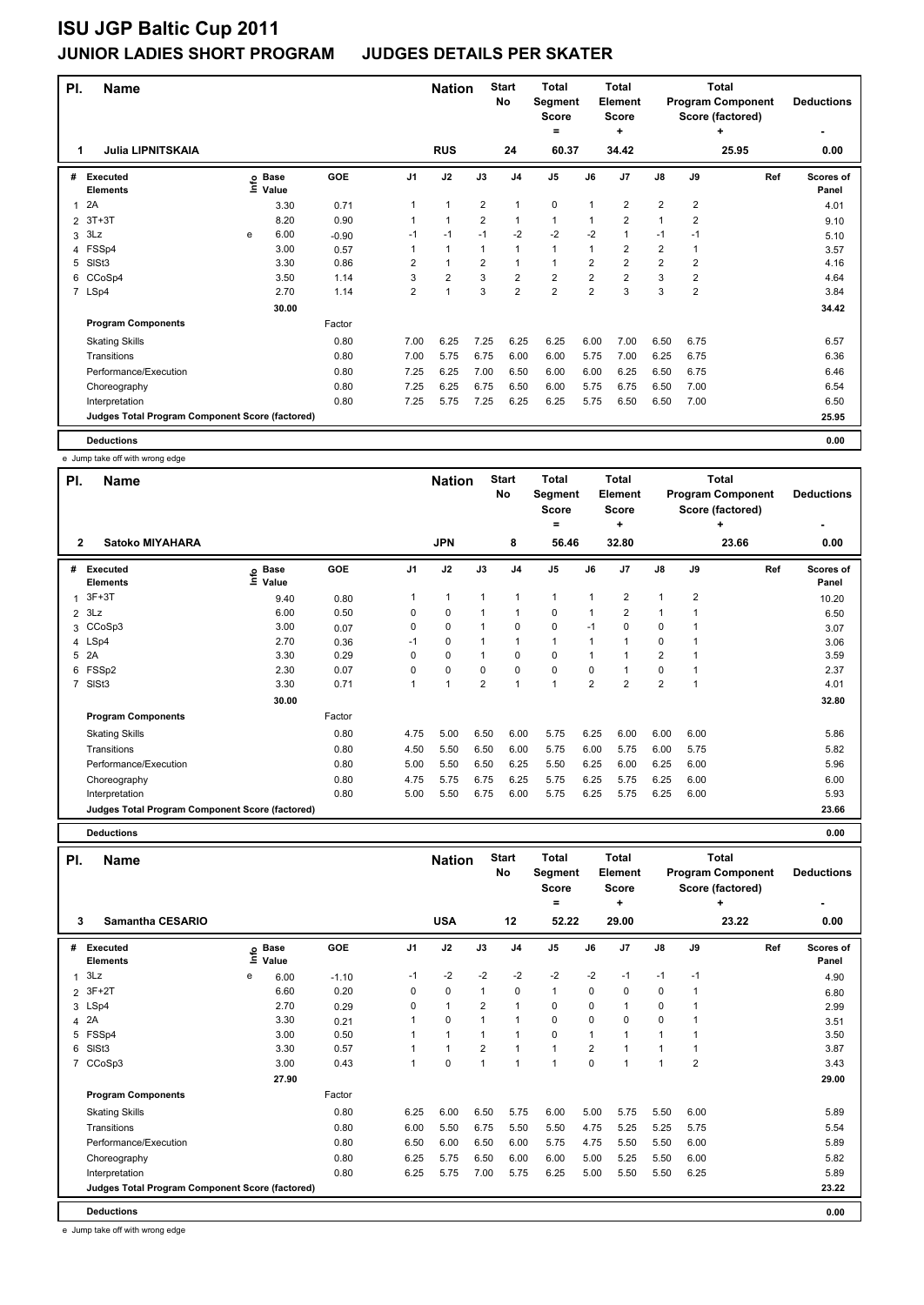| PI.            | Name                                            |                            |            |                | <b>Nation</b> |              | <b>Start</b>   | <b>Total</b>            |                | <b>Total</b>                   |                |                | <b>Total</b>                                 |     |                    |
|----------------|-------------------------------------------------|----------------------------|------------|----------------|---------------|--------------|----------------|-------------------------|----------------|--------------------------------|----------------|----------------|----------------------------------------------|-----|--------------------|
|                |                                                 |                            |            |                |               |              | No             | Segment<br><b>Score</b> |                | <b>Element</b><br><b>Score</b> |                |                | <b>Program Component</b><br>Score (factored) |     | <b>Deductions</b>  |
|                |                                                 |                            |            |                |               |              |                | $\equiv$                |                | +                              |                |                | ٠                                            |     |                    |
| 4              | Kate CHARBONNEAU                                |                            |            |                | CAN           |              | 16             | 48.91                   |                | 27.43                          |                |                | 21.48                                        |     | 0.00               |
| #              | <b>Executed</b><br>Elements                     | e Base<br>⊆ Value          | GOE        | J <sub>1</sub> | J2            | J3           | J <sub>4</sub> | J5                      | J6             | J7                             | J8             | J9             |                                              | Ref | Scores of<br>Panel |
| $\mathbf{1}$   | 2A                                              | 3.30                       | 0.36       | 0              | 0             | 1            | 1              | 0                       | $\mathbf{1}$   | $\mathbf{1}$                   | $\mathbf{1}$   | $\mathbf{1}$   |                                              |     | 3.66               |
| $\overline{2}$ | 3Lz                                             | 6.00                       | $-1.20$    | $-2$           | $-1$          | $-2$         | $-3$           | $-1$                    | -3             | $-2$                           | $-1$           | $\mathbf{1}$   |                                              |     | 4.80               |
| 3              | FSSp4                                           | 3.00                       | 0.07       | $\mathbf 0$    | 0             | 0            | 0              | $\mathbf 0$             | $\mathbf{1}$   | $-1$                           | $\mathbf{1}$   | $\mathbf 0$    |                                              |     | 3.07               |
|                | 4 3T+2T                                         | 5.40                       | 0.00       | $\mathbf 0$    | $\mathbf 0$   | 0            | 0              | $\mathbf 0$             | 0              | 0                              | $\mathbf 0$    | $\mathbf 0$    |                                              |     | 5.40               |
| 5              | CCoSp3                                          | 3.00                       | 0.50       | $\mathbf{1}$   | 1             | 1            | $\mathbf{1}$   | $\mathbf{1}$            | $\mathbf{1}$   | $\mathbf{1}$                   | $\mathbf{1}$   | $\mathbf{1}$   |                                              |     | 3.50               |
| 6              | SISt <sub>3</sub>                               | 3.30                       | 0.50       | 1              | 1             | 1            | $\mathbf{1}$   | $\mathbf{1}$            | 0              | $\mathbf{1}$                   | $\mathbf{1}$   | $\mathbf{1}$   |                                              |     | 3.80               |
|                | 7 LSp4                                          | 2.70                       | 0.50       | $\mathbf{1}$   | 1             | $\mathbf{1}$ | 1              | $\mathbf{1}$            | $\mathbf{1}$   | $\mathbf{1}$                   | $\mathbf{1}$   | $\mathbf{1}$   |                                              |     | 3.20               |
|                |                                                 | 26.70                      |            |                |               |              |                |                         |                |                                |                |                |                                              |     | 27.43              |
|                | <b>Program Components</b>                       |                            | Factor     |                |               |              |                |                         |                |                                |                |                |                                              |     |                    |
|                | <b>Skating Skills</b>                           |                            | 0.80       | 5.00           | 6.00          | 6.00         | 5.25           | 5.00                    | 4.25           | 5.00                           | 5.75           | 6.00           |                                              |     | 5.43               |
|                | Transitions                                     |                            | 0.80       | 4.75           | 5.25          | 5.50         | 5.00           | 4.75                    | 4.00           | 4.75                           | 5.50           | 6.00           |                                              |     | 5.07               |
|                | Performance/Execution                           |                            | 0.80       | 5.25           | 6.00          | 5.75         | 5.50           | 5.00                    | 4.00           | 5.00                           | 5.75           | 6.25           |                                              |     | 5.46               |
|                | Choreography                                    |                            | 0.80       | 5.25           | 5.75          | 5.50         | 5.50           | 5.00                    | 4.00           | 5.00                           | 5.75           | 6.25           |                                              |     | 5.39               |
|                | Interpretation                                  |                            | 0.80       | 5.25           | 6.00          | 6.00         | 5.25           | 5.25                    | 4.00           | 5.00                           | 5.75           | 6.50           |                                              |     | 5.50               |
|                | Judges Total Program Component Score (factored) |                            |            |                |               |              |                |                         |                |                                |                |                |                                              |     | 21.48              |
|                |                                                 |                            |            |                |               |              |                |                         |                |                                |                |                |                                              |     |                    |
|                | <b>Deductions</b>                               |                            |            |                |               |              |                |                         |                |                                |                |                |                                              |     | 0.00               |
|                |                                                 |                            |            |                |               |              |                |                         |                |                                |                |                |                                              |     |                    |
| PI.            | <b>Name</b>                                     |                            |            |                | <b>Nation</b> |              | <b>Start</b>   | <b>Total</b>            |                | <b>Total</b>                   |                |                | <b>Total</b>                                 |     |                    |
|                |                                                 |                            |            |                |               |              | No             | Segment                 |                | <b>Element</b>                 |                |                | <b>Program Component</b>                     |     | <b>Deductions</b>  |
|                |                                                 |                            |            |                |               |              |                | <b>Score</b>            |                | <b>Score</b>                   |                |                | Score (factored)                             |     |                    |
|                |                                                 |                            |            |                |               |              |                | =                       |                | ٠                              |                |                | ٠                                            |     |                    |
| 5              | <b>Miu SATO</b>                                 |                            |            |                | <b>JPN</b>    |              | 11             | 47.20                   |                | 25.34                          |                |                | 22.86                                        |     | 1.00               |
| #              | Executed<br><b>Elements</b>                     | <b>Base</b><br>۴ů<br>Value | <b>GOE</b> | J <sub>1</sub> | J2            | J3           | J <sub>4</sub> | J5                      | J6             | J7                             | J8             | J9             |                                              | Ref | Scores of<br>Panel |
| $\mathbf{1}$   | $3T+3T<<$                                       | 5.40<br><<                 | $-1.90$    | $-2$           | $-3$          | $-2$         | -3             | -3                      | -3             | -3                             | -3             | $-2$           |                                              |     | 3.50               |
| 2              | 3Lz                                             | 6.00                       | $-2.10$    | -3             | $-3$          | $-3$         | $-3$           | $-3$                    | -3             | -3                             | $-3$           | $-3$           |                                              |     | 3.90               |
| 3              | FSSp4                                           | 3.00                       | 0.86       | $\overline{2}$ | $\mathbf{1}$  | 1            | $\overline{2}$ | $\mathbf{1}$            | $\overline{2}$ | $\overline{2}$                 | $\overline{2}$ | $\overline{2}$ |                                              |     | 3.86               |
| 4              | LSp3                                            | 2.40                       | 0.86       | $\mathbf{1}$   | $\mathbf{1}$  | 2            | $\overline{2}$ | $\mathbf{1}$            | $\overline{2}$ | $\overline{2}$                 | $\overline{2}$ | $\overline{2}$ |                                              |     | 3.26               |
|                | 5 SISt3                                         | 3.30                       | 0.43       | 0              | $\mathbf{1}$  | 1            | $\mathbf{1}$   | $\mathbf 0$             | $\mathbf{1}$   | $\overline{2}$                 | $\mathbf{1}$   | $\mathbf{1}$   |                                              |     | 3.73               |
|                | 6 2A                                            | 3.30                       | $-0.14$    | $-1$           | 0             | 0            | $-1$           | 0                       | 0              | $-1$                           | 0              | 0              |                                              |     | 3.16               |
|                | 7 CCoSp4                                        | 3.50                       | 0.43       | $\mathbf{1}$   | 0             | 1            | $\mathbf{1}$   | $\mathbf 0$             | $\mathbf{1}$   | $\overline{2}$                 | $\mathbf{1}$   | $\mathbf{1}$   |                                              |     | 3.93               |
|                |                                                 | 26.90                      |            |                |               |              |                |                         |                |                                |                |                |                                              |     | 25.34              |
|                | <b>Program Components</b>                       |                            | Factor     |                |               |              |                |                         |                |                                |                |                |                                              |     |                    |
|                | <b>Skating Skills</b>                           |                            | 0.80       | 5.50           | 6.25          | 6.75         | 6.00           | 5.25                    | 5.75           | 6.50                           | 6.25           | 6.50           |                                              |     | 6.11               |
|                | Transitions                                     |                            | 0.80       | 5.00           | 4.75          | 6.25         | 5.75           | 5.00                    | 5.25           | 6.25                           | 6.00           | 6.25           |                                              |     | 5.64               |
|                | Performance/Execution                           |                            | 0.80       | 5.25           | 5.25          | 6.25         | 5.25           | 5.00                    | 5.25           | 5.50                           | 5.50           | 6.25           |                                              |     | 5.46               |
|                | Choreography                                    |                            | 0.80       | 5.50           | 5.50          | 6.00         | 6.00           | 5.00                    | 5.50           | 6.00                           | 5.75           | 6.25           |                                              |     | 5.75               |
|                | Interpretation                                  |                            | 0.80       | 5.50           | 5.00          | 6.25         | 6.00           | 4.75                    | 4.75           | 5.75                           | 6.00           | 6.50           |                                              |     | 5.61               |

**Deductions** Falls: -1.00 **-1.00** << Downgraded jump **Name Nation Total Pl. Start Segment Score = No**

|   |                                                 |      |                      |            |                |            |          |                | $=$            |      | ÷              |               |      | ÷     |     |                           |
|---|-------------------------------------------------|------|----------------------|------------|----------------|------------|----------|----------------|----------------|------|----------------|---------------|------|-------|-----|---------------------------|
| 6 | <b>Lauren DINH</b>                              |      |                      |            |                | <b>USA</b> |          | 3              | 46.93          |      | 26.02          |               |      | 20.91 |     | 0.00                      |
| # | <b>Executed</b><br><b>Elements</b>              | lnfo | <b>Base</b><br>Value | <b>GOE</b> | J <sub>1</sub> | J2         | J3       | J <sub>4</sub> | J <sub>5</sub> | J6   | J7             | $\mathsf{J}8$ | J9   |       | Ref | <b>Scores of</b><br>Panel |
|   | $1.3F+2T$                                       |      | 6.60                 | 0.70       |                | 1          |          | 1              | 1              | 1    | $\overline{2}$ | 1             |      |       |     | 7.30                      |
|   | $2$ $3Lz$                                       | e    | 6.00                 | $-1.20$    | $-2$           | $-2$       | $-2$     | $-2$           | $-2$           | $-1$ | $-1$           | $-2$          | $-1$ |       |     | 4.80                      |
|   | 3 FSSp1                                         |      | 2.00                 | 0.09       |                | $-1$       | $-1$     | 1              | $\mathbf{1}$   | $-2$ | $\Omega$       | 1             | $-1$ |       |     | 2.09                      |
|   | 4 2A                                            |      | 3.30                 | 0.29       | 0              | 0          |          | $\overline{1}$ | 0              | 0    |                | 1             |      |       |     | 3.59                      |
|   | 5 CCoSp1                                        |      | 2.00                 | 0.36       |                | 0          |          | 1              | 0              | 0    |                | 1             |      |       |     | 2.36                      |
|   | 6 SISt2                                         |      | 2.60                 | 0.29       |                | 1          | $\Omega$ | $\overline{1}$ | 0              | 0    |                | 0             |      |       |     | 2.89                      |
|   | 7 LSp4                                          |      | 2.70                 | 0.29       |                | $\Omega$   |          | 1              | 1              | 0    | 0              | $\Omega$      |      |       |     | 2.99                      |
|   |                                                 |      | 25.20                |            |                |            |          |                |                |      |                |               |      |       |     | 26.02                     |
|   | <b>Program Components</b>                       |      |                      | Factor     |                |            |          |                |                |      |                |               |      |       |     |                           |
|   | <b>Skating Skills</b>                           |      |                      | 0.80       | 5.25           | 5.75       | 5.25     | 6.25           | 4.75           | 5.25 | 5.50           | 5.00          | 5.75 |       |     | 5.39                      |
|   | Transitions                                     |      |                      | 0.80       | 4.75           | 4.75       | 4.75     | 5.75           | 5.00           | 4.75 | 5.50           | 4.75          | 5.50 |       |     | 5.00                      |
|   | Performance/Execution                           |      |                      | 0.80       | 5.00           | 5.50       | 5.25     | 6.50           | 4.75           | 4.25 | 5.25           | 5.00          | 5.75 |       |     | 5.21                      |
|   | Choreography                                    |      |                      | 0.80       | 5.25           | 5.50       | 5.00     | 6.00           | 5.00           | 4.25 | 5.50           | 5.00          | 5.75 |       |     | 5.29                      |
|   | Interpretation                                  |      |                      | 0.80       | 5.50           | 5.25       | 5.00     | 6.00           | 4.75           | 4.00 | 5.50           | 5.00          | 5.75 |       |     | 5.25                      |
|   | Judges Total Program Component Score (factored) |      |                      |            |                |            |          |                |                |      |                |               |      |       |     | 20.91                     |
|   | <b>Deductions</b>                               |      |                      |            |                |            |          |                |                |      |                |               |      |       |     | 0.00                      |

**Total Element Score**

**Total Program Component Score (factored)**

**Deductions**

e Jump take off with wrong edge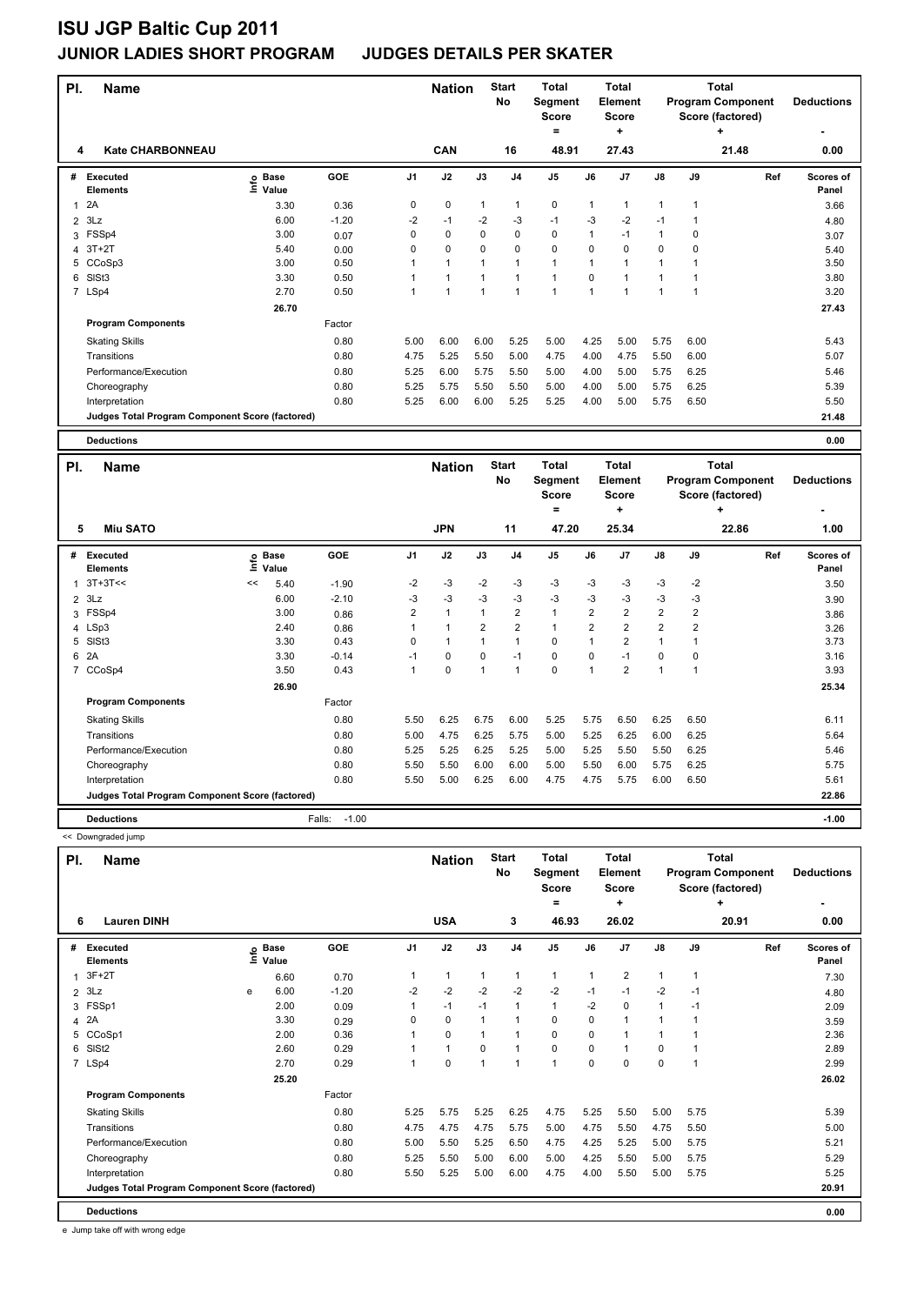| PI.            | <b>Name</b>                                     |                              |            |                | <b>Nation</b> |                | <b>Start</b><br>No | <b>Total</b><br>Segment<br><b>Score</b><br>$=$ |                | <b>Total</b><br><b>Element</b><br><b>Score</b><br>÷ |                |              | <b>Total</b><br><b>Program Component</b><br>Score (factored)<br>÷         | <b>Deductions</b>  |
|----------------|-------------------------------------------------|------------------------------|------------|----------------|---------------|----------------|--------------------|------------------------------------------------|----------------|-----------------------------------------------------|----------------|--------------|---------------------------------------------------------------------------|--------------------|
| 7              | <b>Anais VENTARD</b>                            |                              |            |                | <b>FRA</b>    |                | 2                  | 45.06                                          |                | 24.64                                               |                |              | 20.42                                                                     | 0.00               |
| #              | Executed<br>Elements                            | e Base<br>⊆ Value<br>Value   | <b>GOE</b> | J <sub>1</sub> | J2            | J3             | J <sub>4</sub>     | J <sub>5</sub>                                 | J6             | J7                                                  | J8             | J9           | Ref                                                                       | Scores of<br>Panel |
| $\mathbf{1}$   | 2A                                              | 3.30                         | 0.36       | 0              | 0             | $\mathbf{1}$   | $\mathbf{1}$       | $\mathbf{1}$                                   | 0              | $\mathbf{1}$                                        | 1              | 1            |                                                                           | 3.66               |
| $\overline{2}$ | $3T+2T$                                         | 5.40                         | $-0.70$    | $-1$           | $-1$          | $-1$           | $-1$               | $-1$                                           | $-1$           | $-1$                                                | $-1$           | $-1$         |                                                                           | 4.70               |
|                | 3 LSp4                                          | 2.70                         | 0.79       | $\overline{2}$ | $\mathbf 0$   | 3              | $\overline{2}$     | $\mathbf{1}$                                   | 1              | $\overline{2}$                                      | $\overline{2}$ | 1            |                                                                           | 3.49               |
| 4              | 2Lz                                             | 2.10                         | 0.09       | 1              | 0             | $\mathbf{1}$   | $\mathbf 0$        | $\Omega$                                       | $\mathbf 0$    | $\Omega$                                            | $\mathbf{1}$   | 0            |                                                                           | 2.19               |
| 5              | FSSp4                                           | 3.00                         | 0.21       | 1              | 0             | 0              | $\mathbf 0$        | $\mathbf 0$                                    | $-1$           | $\mathbf{1}$                                        | $\mathbf{1}$   | 1            |                                                                           | 3.21               |
| 6              | CiSt <sub>2</sub>                               | 2.60                         | 0.50       | 1              | $\mathbf{1}$  | $\mathbf{1}$   | $\mathbf{1}$       | $\mathbf{1}$                                   | $\mathbf{1}$   | $\mathbf{1}$                                        | $\mathbf{1}$   | $\mathbf{1}$ |                                                                           | 3.10               |
|                | 7 CCoSp4                                        | 3.50                         | 0.79       | 1              | $\mathbf{1}$  | $\overline{2}$ | $\overline{2}$     | $\mathbf{1}$                                   | $\overline{2}$ | $\overline{2}$                                      | $\overline{2}$ | $\mathbf{1}$ |                                                                           | 4.29               |
|                |                                                 | 22.60                        |            |                |               |                |                    |                                                |                |                                                     |                |              |                                                                           | 24.64              |
|                | <b>Program Components</b>                       |                              | Factor     |                |               |                |                    |                                                |                |                                                     |                |              |                                                                           |                    |
|                | <b>Skating Skills</b>                           |                              | 0.80       | 4.25           | 4.25          | 6.25           | 5.50               | 5.00                                           | 4.50           | 5.25                                                | 5.50           | 5.50         |                                                                           | 5.07               |
|                | Transitions                                     |                              | 0.80       | 3.75           | 4.25          | 6.00           | 5.25               | 5.25                                           | 4.00           | 5.25                                                | 5.25           | 5.25         |                                                                           | 4.93               |
|                | Performance/Execution                           |                              | 0.80       | 4.25           | 4.50          | 6.50           | 5.75               | 5.00                                           | 4.50           | 5.25                                                | 5.50           | 5.50         |                                                                           | 5.14               |
|                | Choreography                                    |                              | 0.80       | 4.25           | 4.50          | 6.00           | 5.75               | 5.00                                           | 4.75           | 5.50                                                | 5.50           | 5.75         |                                                                           | 5.25               |
|                | Interpretation                                  |                              | 0.80       | 4.50           | 4.25          | 6.50           | 5.50               | 4.75                                           | 4.75           | 5.25                                                | 5.50           | 5.75         |                                                                           | 5.14               |
|                | Judges Total Program Component Score (factored) |                              |            |                |               |                |                    |                                                |                |                                                     |                |              |                                                                           | 20.42              |
|                | <b>Deductions</b>                               |                              |            |                |               |                |                    |                                                |                |                                                     |                |              |                                                                           | 0.00               |
|                |                                                 |                              |            |                |               |                |                    |                                                |                |                                                     |                |              |                                                                           |                    |
| PI.            | <b>Name</b>                                     |                              |            |                | <b>Nation</b> |                | <b>Start</b><br>No | <b>Total</b><br>Segment<br>Score<br>$=$        |                | <b>Total</b><br>Element<br><b>Score</b><br>÷        |                |              | <b>Total</b><br><b>Program Component</b><br>Score (factored)<br>$\ddot{}$ | <b>Deductions</b>  |
| 8              | <b>Kristina ZASEEVA</b>                         |                              |            |                | <b>RUS</b>    |                | 17                 | 45.00                                          |                | 23.58                                               |                |              | 21.42                                                                     | 0.00               |
|                | # Executed<br>Elements                          | <b>Base</b><br>١nf٥<br>Value | GOE        | J <sub>1</sub> | J2            | J3             | J <sub>4</sub>     | J <sub>5</sub>                                 | J6             | J7                                                  | J8             | J9           | Ref                                                                       | Scores of<br>Panel |
| $\mathbf{1}$   | 1Lz                                             | 0.60                         | $-0.30$    | $-3$           | $-3$          | $-3$           | $-3$               | -3                                             | $-3$           | -3                                                  | -3             | -3           |                                                                           | 0.30               |
| $\overline{2}$ | $3T+3T$                                         | 8.20                         | $-0.20$    | 0              | 0             | $-1$           | $-1$               | $-1$                                           | 0              | $\Omega$                                            | 0              | $\mathbf{1}$ |                                                                           | 8.00               |
| 3              | FSSp1                                           | 2.00                         | $-0.09$    | 0              | $\mathbf 0$   | 0              | $-2$               | $\mathbf 0$                                    | $-2$           | 0                                                   | 0              | $\mathbf{1}$ |                                                                           | 1.91               |
| 4              | 2A                                              | 3.30                         | $-0.50$    | $-1$           | $-1$          | $-1$           | $-1$               | $-1$                                           | $-1$           | $-1$                                                | $-1$           | $-1$         |                                                                           | 2.80               |
| 5              | LSp4                                            | 2.70                         | 0.21       | $\overline{1}$ | $-1$          | $\overline{2}$ | $\Omega$           | $\Omega$                                       | $\Omega$       | $\mathbf{1}$                                        | $\Omega$       | $\mathbf{1}$ |                                                                           | 2.91               |
| 6              | SIS <sub>t3</sub>                               | 3.30                         | 0.50       | 1              | 0             | 2              | $\mathbf{1}$       | $\mathbf 0$                                    | $\mathbf{1}$   | $\overline{2}$                                      | $\mathbf{1}$   | 1            |                                                                           | 3.80               |
|                | 7 CCoSp4                                        | 3.50                         | 0.36       | 1              | $\mathbf 0$   | $\overline{1}$ | $\overline{1}$     | $\Omega$                                       | $\Omega$       | $\mathbf{1}$                                        | $\overline{1}$ | $\mathbf{1}$ |                                                                           | 3.86               |
|                |                                                 | 23.60                        |            |                |               |                |                    |                                                |                |                                                     |                |              |                                                                           | 23.58              |
|                | <b>Program Components</b>                       |                              | Factor     |                |               |                |                    |                                                |                |                                                     |                |              |                                                                           |                    |
|                | <b>Skating Skills</b>                           |                              | 0.80       | 5.25           | 5.75          | 6.25           | 5.00               | 4.75                                           | 5.00           | 5.75                                                | 5.75           | 5.75         |                                                                           | 5.46               |

Interpretation 0.80 5.50 5.25 6.75 5.00 4.50 4.50 6.25 5.75 5.75 5.43 **Judges Total Program Component Score (factored) 21.42**

**Deductions 0.00 Name Deductions - Nation** Start Total **Segment Score = Total Element Score + Total Program Component Score (factored) + PI.** Name **Start PI.** Nation Start **No # Executed Elements Base Value GOE J1 J2 J3 J4 J5 J6 J7 J8 J9 Scores of Panel** 1 4.20 -1.60 -2 -2 -3 -3 -2 -2 -3 -2 -2 **Ref**  المسلم المسلم المسلم المسلم المسلم المسلم المسلم المسلم المسلم المسلم المسلم المسلم المسلم المسلم المسلم المسل<br>19 Internets Core in the Colle<br>19 Internets of the 2 control of 2 cm <sup>2</sup> cm <sup>2</sup> cm <sup>2</sup> cm <sup>2</sup> cm <sup>2</sup> cm <sup>2</sup> cm  **9 Alina MILEVSKAIA UKR 14 41.41 21.61 19.80 0.00** 2 3T+2T 5.40 0.00 0 0 0 0 0 0 -1 0 0 5.40 3 1A 1.10 -0.60 -3 -3 -3 -3 -3 -3 -3 -3 -3 0.50 4 FSSp3 2.60 0.14 0 0 0 1 0 -1 0 1 1 2.74 5 LSp4 2.70 0.86 1 1 2 2 2 2 2 3 1 3.56 6 CiSt2 2.60 0.50 1 1 1 1 0 1 1 1 1 3.10 7 CCoSp4 3.50 0.21 1 0 0 1 0 0 0 2 1 3.71  **22.10 21.61 Program Components**  Skating Skills 5.00 5.25 4.50 5.00 4.50 4.50 4.75 5.50 5.25 Factor 0.80 5.00 5.25 4.50 5.00 4.50 4.50 4.75 5.50 5.25 4.89 Transitions 0.80 5.00 4.75 4.25 5.25 4.50 4.25 4.75 5.25 5.25 4.82 Performance/Execution 0.80 5.00 5.25 4.50 5.25 4.25 4.75 4.75 5.50 5.25 4.96 Choreography 0.80 5.25 5.00 4.00 5.50 4.50 4.75 4.75 5.50 5.50 5.04 Interpretation 0.80 5.25 5.00 4.50 5.25 4.25 5.00 4.75 5.50 5.50 5.04 **Deductions 0.00 Judges Total Program Component Score (factored) 19.80**

Transitions 0.80 5.00 5.00 6.50 4.75 4.50 4.50 6.00 5.50 5.50 5.18 Performance/Execution 0.80 5.25 5.00 6.25 4.50 4.50 4.75 6.25 5.75 5.50 5.29 Choreography 0.80 5.25 5.50 6.25 5.00 4.50 4.50 6.25 5.75 5.75 5.43

< Under-rotated jump e Jump take off with wrong edge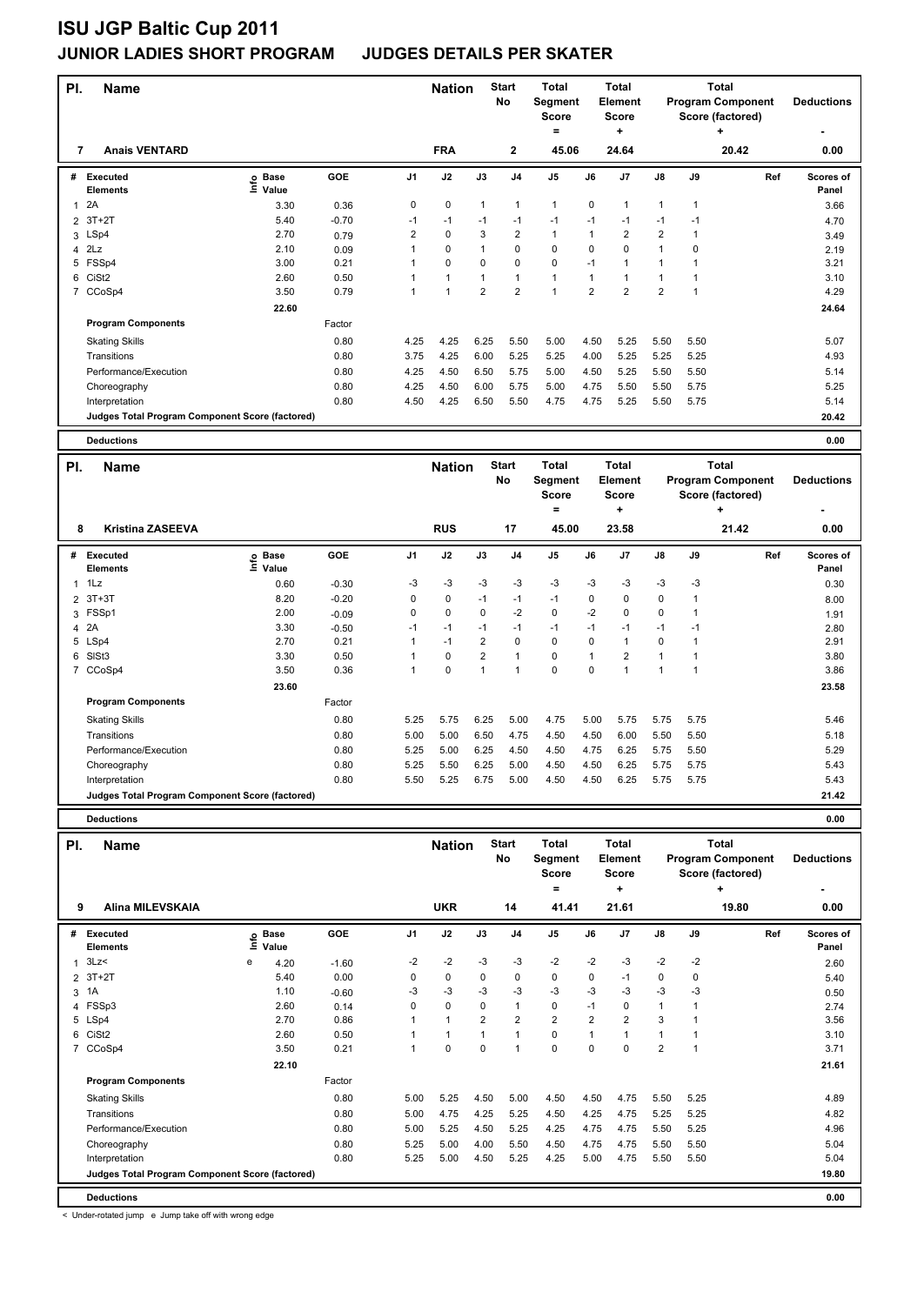| PI.            | <b>Name</b>                                     |         |                      |         |                | <b>Nation</b> |              | <b>Start</b><br>No | <b>Total</b><br>Segment<br><b>Score</b><br>= |      | Total<br><b>Element</b><br><b>Score</b><br>÷ |               | Total<br><b>Program Component</b><br>Score (factored) | <b>Deductions</b> |                    |
|----------------|-------------------------------------------------|---------|----------------------|---------|----------------|---------------|--------------|--------------------|----------------------------------------------|------|----------------------------------------------|---------------|-------------------------------------------------------|-------------------|--------------------|
| 10             | <b>Alina FJODOROVA</b>                          |         |                      |         |                | <b>LAT</b>    |              | 9                  | 40.11                                        |      | 22.14                                        |               |                                                       | 17.97             | 0.00               |
| #              | Executed<br><b>Elements</b>                     | lnfo    | <b>Base</b><br>Value | GOE     | J <sub>1</sub> | J2            | J3           | J <sub>4</sub>     | J <sub>5</sub>                               | J6   | J <sub>7</sub>                               | $\mathsf{J}8$ | J9                                                    | Ref               | Scores of<br>Panel |
| 1              | 3Lz                                             | e       | 6.00                 | $-1.20$ | $-2$           | $-1$          | $-2$         | $-2$               | $-1$                                         | $-2$ | $-1$                                         | $-2$          | $-2$                                                  |                   | 4.80               |
| $\overline{2}$ | $3F<+2T$                                        | $\prec$ | 5.00                 | $-1.90$ | -3             | $-2$          | $-3$         | $-3$               | $-2$                                         | $-3$ | $-3$                                         | $-3$          | $-2$                                                  |                   | 3.10               |
| 3              | 2A                                              |         | 3.30                 | 0.21    |                | $\mathbf 0$   | $\mathbf{1}$ | $\mathbf{1}$       | $\mathbf 0$                                  | 0    | 1                                            | 0             | 0                                                     |                   | 3.51               |
| 4              | FSSp3                                           |         | 2.60                 | 0.00    | 0              | $\mathbf 0$   | $\Omega$     | $\mathbf 0$        | 0                                            | 0    | $\Omega$                                     | $\Omega$      | $\Omega$                                              |                   | 2.60               |
| 5              | CiSt <sub>2</sub>                               |         | 2.60                 | 0.21    |                | $\mathbf{1}$  |              | $\mathbf{1}$       | $\mathbf 0$                                  | 0    | 0                                            | 0             | 0                                                     |                   | 2.81               |
| 6              | CCoSp4                                          |         | 3.50                 | 0.36    |                | $\mathbf 0$   | 1            | $\mathbf{1}$       | $\mathbf 0$                                  | 1    | 0                                            | 1             | 1                                                     |                   | 3.86               |
|                | 7 LSp1                                          |         | 1.50                 | $-0.04$ | 0              | $-1$          | 0            | 0                  | 0                                            | $-1$ | 0                                            | 0             | 0                                                     |                   | 1.46               |
|                |                                                 |         | 24.50                |         |                |               |              |                    |                                              |      |                                              |               |                                                       |                   | 22.14              |
|                | <b>Program Components</b>                       |         |                      | Factor  |                |               |              |                    |                                              |      |                                              |               |                                                       |                   |                    |
|                | <b>Skating Skills</b>                           |         |                      | 0.80    | 4.75           | 5.25          | 5.00         | 4.50               | 4.50                                         | 4.25 | 4.00                                         | 4.50          | 5.25                                                  |                   | 4.68               |
|                | Transitions                                     |         |                      | 0.80    | 4.25           | 4.25          | 4.75         | 4.25               | 4.25                                         | 3.50 | 3.50                                         | 4.25          | 4.75                                                  |                   | 4.21               |
|                | Performance/Execution                           |         |                      | 0.80    | 4.75           | 5.00          | 4.75         | 4.75               | 4.25                                         | 4.00 | 3.75                                         | 4.25          | 5.00                                                  |                   | 4.54               |
|                | Choreography                                    |         |                      | 0.80    | 4.50           | 5.00          | 4.75         | 4.75               | 4.25                                         | 4.00 | 3.75                                         | 4.50          | 5.00                                                  |                   | 4.54               |
|                | Interpretation                                  |         |                      | 0.80    | 4.75           | 4.75          | 5.25         | 4.50               | 4.25                                         | 3.75 | 3.50                                         | 4.50          | 5.00                                                  |                   | 4.50               |
|                | Judges Total Program Component Score (factored) |         |                      |         |                |               |              |                    |                                              |      |                                              |               |                                                       |                   | 17.97              |
|                | <b>Deductions</b>                               |         |                      |         |                |               |              |                    |                                              |      |                                              |               |                                                       |                   | 0.00               |

< Under-rotated jump e Jump take off with wrong edge

|              | PI.<br><b>Name</b>                              |         |                            |         |                | <b>Nation</b> |          | <b>Start</b><br><b>No</b> | <b>Total</b><br>Segment<br><b>Score</b> |          | Total<br>Element<br><b>Score</b> |          |             | Total<br><b>Program Component</b><br>Score (factored) | <b>Deductions</b>         |
|--------------|-------------------------------------------------|---------|----------------------------|---------|----------------|---------------|----------|---------------------------|-----------------------------------------|----------|----------------------------------|----------|-------------|-------------------------------------------------------|---------------------------|
| 11           | <b>Rebecka EMANUELSSON</b>                      |         |                            |         |                | <b>SWE</b>    |          | 5                         | =<br>39.37                              |          | ٠<br>21.69                       |          |             | ٠<br>17.68                                            | 0.00                      |
| #            | Executed<br><b>Elements</b>                     |         | e Base<br>E Value<br>Value | GOE     | J <sub>1</sub> | J2            | J3       | J <sub>4</sub>            | J <sub>5</sub>                          | J6       | J7                               | J8       | J9          | Ref                                                   | <b>Scores of</b><br>Panel |
| $\mathbf{1}$ | 3Lz                                             | $\prec$ | 4.20                       | $-2.10$ | $-3$           | $-3$          | $-3$     | $-3$                      | $-3$                                    | $-3$     | $-3$                             | $-3$     | $-3$        |                                                       | 2.10                      |
|              | $2^{\circ}$ 3S+2T                               |         | 5.50                       | 0.00    | 0              | 0             | $-1$     | $\mathbf 0$               | $\mathbf 0$                             | 0        | 0                                | 0        | $\mathbf 1$ |                                                       | 5.50                      |
| 3            | FSSp1                                           |         | 2.00                       | $-0.30$ | 0              | $-2$          | $-1$     | 0                         | $-1$                                    | $-2$     | $-1$                             | $-1$     | $-1$        |                                                       | 1.70                      |
|              | 4 2A                                            |         | 3.30                       | 0.00    | 0              | $\mathbf 0$   | $-1$     | $\mathbf 0$               | $\mathbf 0$                             | 0        | 0                                | 0        | 0           |                                                       | 3.30                      |
| 5            | CCoSp4                                          |         | 3.50                       | 0.07    | $\Omega$       | $\mathbf 0$   | $\Omega$ | $\mathbf 0$               | $\mathbf 0$                             | 1        | $\Omega$                         | $\Omega$ |             |                                                       | 3.57                      |
| 6            | SISt <sub>3</sub>                               |         | 3.30                       | 0.29    |                | $\mathbf{1}$  | $\Omega$ | 0                         | $\mathbf{1}$                            | $\Omega$ |                                  | $\Omega$ |             |                                                       | 3.59                      |
|              | 7 LSp2                                          |         | 1.90                       | 0.03    | $\Omega$       | $-1$          | $\Omega$ | $\mathbf 0$               | $\mathbf 0$                             | $\Omega$ |                                  | $-1$     |             |                                                       | 1.93                      |
|              |                                                 |         | 23.70                      |         |                |               |          |                           |                                         |          |                                  |          |             |                                                       | 21.69                     |
|              | <b>Program Components</b>                       |         |                            | Factor  |                |               |          |                           |                                         |          |                                  |          |             |                                                       |                           |
|              | <b>Skating Skills</b>                           |         |                            | 0.80    | 4.00           | 4.50          | 4.75     | 4.25                      | 4.25                                    | 4.25     | 4.50                             | 4.50     | 4.75        |                                                       | 4.43                      |
|              | Transitions                                     |         |                            | 0.80    | 3.75           | 4.50          | 4.25     | 4.00                      | 4.25                                    | 4.25     | 4.50                             | 4.25     | 4.50        |                                                       | 4.29                      |
|              | Performance/Execution                           |         |                            | 0.80    | 4.25           | 4.75          | 4.50     | 4.25                      | 4.25                                    | 4.50     | 4.25                             | 4.25     | 4.75        |                                                       | 4.39                      |
|              | Choreography                                    |         |                            | 0.80    | 4.25           | 4.75          | 4.50     | 4.25                      | 4.50                                    | 4.75     | 4.25                             | 4.50     | 4.50        |                                                       | 4.46                      |
|              | Interpretation                                  |         |                            | 0.80    | 4.25           | 4.50          | 5.00     | 4.00                      | 4.75                                    | 4.50     | 4.25                             | 4.50     | 5.00        |                                                       | 4.54                      |
|              | Judges Total Program Component Score (factored) |         |                            |         |                |               |          |                           |                                         |          |                                  |          |             |                                                       | 17.68                     |
|              | <b>Deductions</b>                               |         |                            |         |                |               |          |                           |                                         |          |                                  |          |             |                                                       | 0.00                      |

< Under-rotated jump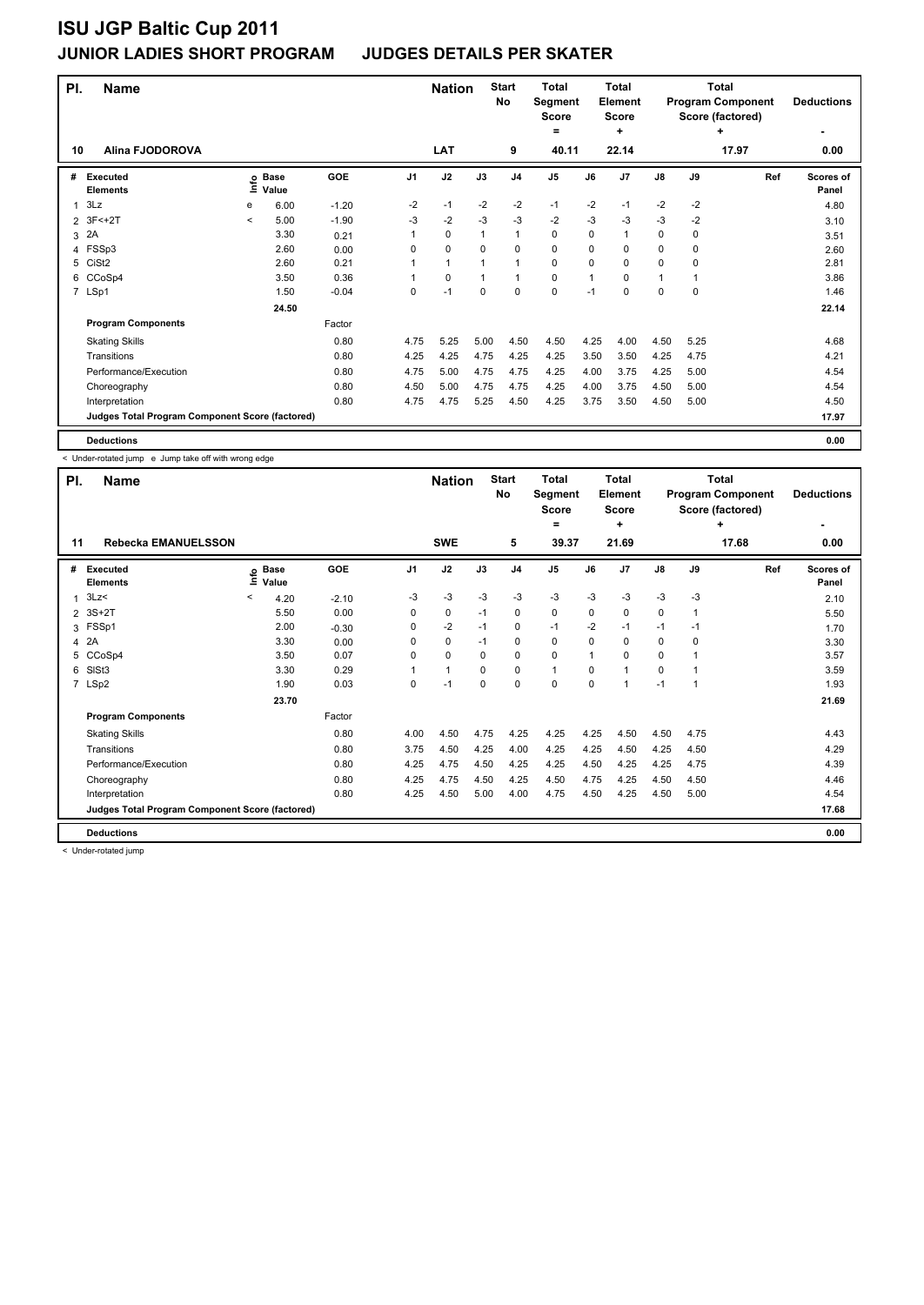| PI.          | <b>Name</b>                                     |   |                   | <b>Nation</b> |      | <b>Start</b><br><b>No</b> | <b>Total</b><br>Segment<br><b>Score</b><br>$=$ |                | <b>Total</b><br>Element<br><b>Score</b><br>÷ |      |                | <b>Total</b><br><b>Program Component</b><br>Score (factored)<br>٠ | <b>Deductions</b> |       |                    |
|--------------|-------------------------------------------------|---|-------------------|---------------|------|---------------------------|------------------------------------------------|----------------|----------------------------------------------|------|----------------|-------------------------------------------------------------------|-------------------|-------|--------------------|
| $12 \,$      | <b>Agata KRYGER</b>                             |   |                   |               |      | <b>POL</b>                |                                                | 21             | 37.61                                        |      | 19.44          |                                                                   |                   | 18.17 | 0.00               |
| #            | <b>Executed</b><br><b>Elements</b>              |   | e Base<br>E Value | <b>GOE</b>    | J1   | J2                        | J3                                             | J <sub>4</sub> | J <sub>5</sub>                               | J6   | J <sub>7</sub> | $\mathsf{J}8$                                                     | J9                | Ref   | Scores of<br>Panel |
| $\mathbf{1}$ | $3T+2T$                                         |   | 5.40              | 0.40          | 0    | 0                         | $\mathbf{1}$                                   | 1              | 1                                            | 0    | $\overline{2}$ | 0                                                                 | 1                 |       | 5.80               |
| 2            | 2Lz                                             | e | 2.10              | $-0.47$       | $-1$ | $-2$                      | $-2$                                           | $-3$           | $-1$                                         | $-2$ | $-2$           | $-1$                                                              | 0                 |       | 1.63               |
| 3            | FSSp1                                           |   | 2.00              | $-0.09$       | 0    | $-1$                      | $-1$                                           | $\mathbf 0$    | 0                                            | $-1$ | $\mathbf 0$    | 0                                                                 | 0                 |       | 1.91               |
| 4            | 2A                                              |   | 3.30              | 0.50          | 1    | $\mathbf{1}$              | $\mathbf{1}$                                   | $\mathbf{1}$   | 1                                            | 1    | 1              | 0                                                                 | 1                 |       | 3.80               |
| 5            | LSp1                                            |   | 1.50              | $-0.21$       | 0    | $-1$                      | $-1$                                           | $-1$           | 0                                            | $-1$ | 0              | $-2$                                                              | $-1$              |       | 1.29               |
| 6            | SISt1                                           |   | 1.80              | 0.14          | 1    | $-1$                      | $\mathbf 0$                                    | $\mathbf 0$    | $\mathbf{1}$                                 | 0    | 1              | 0                                                                 | 0                 |       | 1.94               |
| 7            | CCoSp3                                          |   | 3.00              | 0.07          | 0    | 0                         | 0                                              | $\mathbf 0$    | 1                                            | 0    | 1              | 0                                                                 | 0                 |       | 3.07               |
|              |                                                 |   | 19.10             |               |      |                           |                                                |                |                                              |      |                |                                                                   |                   |       | 19.44              |
|              | <b>Program Components</b>                       |   |                   | Factor        |      |                           |                                                |                |                                              |      |                |                                                                   |                   |       |                    |
|              | <b>Skating Skills</b>                           |   |                   | 0.80          | 4.75 | 5.00                      | 4.50                                           | 4.50           | 4.75                                         | 4.25 | 4.75           | 4.75                                                              | 4.75              |       | 4.68               |
|              | Transitions                                     |   |                   | 0.80          | 4.75 | 4.50                      | 4.25                                           | 4.25           | 4.50                                         | 4.00 | 4.50           | 4.25                                                              | 4.25              |       | 4.36               |
|              | Performance/Execution                           |   |                   | 0.80          | 5.00 | 4.75                      | 4.50                                           | 4.75           | 4.75                                         | 4.00 | 4.75           | 4.50                                                              | 4.50              |       | 4.64               |
|              | Choreography                                    |   |                   | 0.80          | 5.00 | 4.50                      | 4.00                                           | 4.50           | 4.75                                         | 4.25 | 4.75           | 4.50                                                              | 4.50              |       | 4.54               |
|              | Interpretation                                  |   |                   | 0.80          | 4.75 | 4.50                      | 4.25                                           | 4.25           | 4.50                                         | 4.00 | 4.75           | 4.50                                                              | 4.75              |       | 4.50               |
|              | Judges Total Program Component Score (factored) |   |                   |               |      |                           |                                                |                |                                              |      |                |                                                                   |                   |       | 18.17              |
|              | <b>Deductions</b>                               |   |                   |               |      |                           |                                                |                |                                              |      |                |                                                                   |                   |       | 0.00               |

e Jump take off with wrong edge

| PI. | <b>Name</b>                                     |         |                 |         |                | <b>Nation</b> |          | <b>Start</b><br>No | <b>Total</b><br>Segment<br><b>Score</b><br>= |          | <b>Total</b><br>Element<br><b>Score</b><br>÷ |               |          | <b>Total</b><br><b>Program Component</b><br>Score (factored)<br>÷ | <b>Deductions</b>  |
|-----|-------------------------------------------------|---------|-----------------|---------|----------------|---------------|----------|--------------------|----------------------------------------------|----------|----------------------------------------------|---------------|----------|-------------------------------------------------------------------|--------------------|
| 13  | <b>Monika SIMANCIKOVA</b>                       |         |                 |         |                | <b>SVK</b>    |          | 4                  | 37.28                                        |          | 18.87                                        |               |          | 18.41                                                             | 0.00               |
| #   | Executed<br><b>Elements</b>                     | Ĕ       | o Base<br>Value | GOE     | J <sub>1</sub> | J2            | J3       | J <sub>4</sub>     | J <sub>5</sub>                               | J6       | J7                                           | $\mathsf{J}8$ | J9       | Ref                                                               | Scores of<br>Panel |
| 1   | $3T+2T$                                         |         | 5.40            | 0.70    |                | 1             | 1        | 1                  | $\mathbf{1}$                                 | 0        | 2                                            | 1             |          |                                                                   | 6.10               |
|     | $2$ 1 Lz                                        | e       | 0.60            | $-0.30$ | -3             | $-3$          | -3       | -3                 | $-3$                                         | -3       | $-3$                                         | $-3$          | -3       |                                                                   | 0.30               |
|     | 3 FSSp1                                         |         | 2.00            | $-0.13$ | 0              | $-2$          | $-1$     | $\mathbf 0$        | $\mathbf 0$                                  | $-2$     | $\mathbf 0$                                  | 1             | $\Omega$ |                                                                   | 1.87               |
| 4   | 2A<                                             | $\,<\,$ | 2.30            | $-0.50$ | 0              | $-2$          | $-1$     | $-2$               | $-1$                                         | $-1$     | $-1$                                         | 0             | $-1$     |                                                                   | 1.80               |
|     | 5 CCoSp3                                        |         | 3.00            | 0.07    |                | $-1$          | $\Omega$ | 0                  | $\Omega$                                     | $\Omega$ | $\Omega$                                     | $\mathbf{1}$  | 0        |                                                                   | 3.07               |
| 6   | SISt <sub>2</sub>                               |         | 2.60            | 0.29    | 0              | $\mathbf{1}$  |          | $\mathbf{1}$       | 0                                            | $\Omega$ |                                              | 1             | 0        |                                                                   | 2.89               |
|     | 7 LSp4                                          |         | 2.70            | 0.14    | 0              | $\mathbf 0$   | 1        | 1                  | $\mathbf 0$                                  | 0        | 0                                            | 1             | 0        |                                                                   | 2.84               |
|     |                                                 |         | 18.60           |         |                |               |          |                    |                                              |          |                                              |               |          |                                                                   | 18.87              |
|     | <b>Program Components</b>                       |         |                 | Factor  |                |               |          |                    |                                              |          |                                              |               |          |                                                                   |                    |
|     | <b>Skating Skills</b>                           |         |                 | 0.80    | 4.25           | 5.00          | 4.75     | 5.50               | 4.50                                         | 4.25     | 4.75                                         | 5.25          | 4.75     |                                                                   | 4.75               |
|     | Transitions                                     |         |                 | 0.80    | 3.75           | 4.50          | 4.50     | 5.25               | 4.25                                         | 3.25     | 4.25                                         | 5.00          | 4.25     |                                                                   | 4.36               |
|     | Performance/Execution                           |         |                 | 0.80    | 4.25           | 4.50          | 4.75     | 5.00               | 4.50                                         | 4.00     | 4.50                                         | 5.00          | 4.50     |                                                                   | 4.57               |
|     | Choreography                                    |         |                 | 0.80    | 4.00           | 4.75          | 4.75     | 5.50               | 4.50                                         | 3.25     | 4.50                                         | 5.25          | 4.50     |                                                                   | 4.61               |
|     | Interpretation                                  |         |                 | 0.80    | 4.50           | 4.75          | 5.25     | 5.00               | 4.50                                         | 3.25     | 4.50                                         | 5.25          | 4.50     |                                                                   | 4.71               |
|     | Judges Total Program Component Score (factored) |         |                 |         |                |               |          |                    |                                              |          |                                              |               |          |                                                                   | 18.41              |
|     | <b>Deductions</b>                               |         |                 |         |                |               |          |                    |                                              |          |                                              |               |          |                                                                   | 0.00               |

< Under-rotated jump e Jump take off with wrong edge

| PI.            | <b>Name</b>                                     |                      |         |                | <b>Nation</b> |              | <b>Start</b><br>No | <b>Total</b><br>Segment<br><b>Score</b><br>= |      | Total<br><b>Element</b><br><b>Score</b><br>٠ |      |          | Total<br><b>Program Component</b><br>Score (factored)<br>÷ | <b>Deductions</b>  |
|----------------|-------------------------------------------------|----------------------|---------|----------------|---------------|--------------|--------------------|----------------------------------------------|------|----------------------------------------------|------|----------|------------------------------------------------------------|--------------------|
| 14             | <b>Romy BUEHLER</b>                             |                      |         |                | SUI           |              | 6                  | 35.98                                        |      | 18.24                                        |      |          | 17.74                                                      | 0.00               |
| #              | Executed<br><b>Elements</b>                     | o Base<br>Ξ<br>Value | GOE     | J <sub>1</sub> | J2            | J3           | J <sub>4</sub>     | J <sub>5</sub>                               | J6   | J <sub>7</sub>                               | J8   | J9       | Ref                                                        | Scores of<br>Panel |
| $\mathbf{1}$   | 3T+COMBO                                        | 4.10                 | $-2.10$ | -3             | $-3$          | -3           | $-3$               | $-3$                                         | $-3$ | $-3$                                         | $-3$ | $-3$     |                                                            | 2.00               |
|                | $2$ 1Lz                                         | 0.60                 | $-0.30$ | $-3$           | $-3$          | $-3$         | $-3$               | $-3$                                         | $-3$ | $-3$                                         | $-3$ | $-3$     |                                                            | 0.30               |
| 3              | FSSp4                                           | 3.00                 | $-0.04$ | 0              | $-1$          | $\mathbf{0}$ | $\mathbf 0$        | $\mathbf 0$                                  | 1    | $-1$                                         | 0    | 0        |                                                            | 2.96               |
|                | 4 2A                                            | 3.30                 | 0.07    | $\Omega$       | $\mathbf{1}$  | 0            | 0                  | 0                                            | 0    | $\Omega$                                     | 1    | 0        |                                                            | 3.37               |
|                | 5 LSp3                                          | 2.40                 | 0.00    | $-1$           | 0             | $\Omega$     | 0                  | 0                                            | 0    |                                              | 0    | 0        |                                                            | 2.40               |
| 6              | SISt <sub>3</sub>                               | 3.30                 | 0.50    |                | $\mathbf{1}$  | 1            | $\mathbf{1}$       | $\mathbf 0$                                  |      |                                              | 1    |          |                                                            | 3.80               |
| $\overline{7}$ | CCoSp4                                          | 3.50                 | $-0.09$ | $\Omega$       | $-1$          | $\Omega$     | $\Omega$           | $\mathbf 0$                                  | $-1$ | 0                                            | $-1$ | $\Omega$ |                                                            | 3.41               |
|                |                                                 | 20.20                |         |                |               |              |                    |                                              |      |                                              |      |          |                                                            | 18.24              |
|                | <b>Program Components</b>                       |                      | Factor  |                |               |              |                    |                                              |      |                                              |      |          |                                                            |                    |
|                | <b>Skating Skills</b>                           |                      | 0.80    | 4.25           | 5.25          | 4.50         | 4.50               | 4.25                                         | 4.00 | 4.75                                         | 4.50 | 4.75     |                                                            | 4.50               |
|                | Transitions                                     |                      | 0.80    | 3.75           | 4.00          | 4.00         | 4.25               | 4.00                                         | 4.00 | 4.75                                         | 4.25 | 4.50     |                                                            | 4.14               |
|                | Performance/Execution                           |                      | 0.80    | 4.00           | 4.75          | 4.25         | 4.50               | 4.00                                         | 4.50 | 4.75                                         | 4.50 | 4.75     |                                                            | 4.46               |
|                | Choreography                                    |                      | 0.80    | 4.25           | 4.75          | 4.25         | 4.50               | 4.00                                         | 4.50 | 4.75                                         | 4.75 | 4.75     |                                                            | 4.54               |
|                | Interpretation                                  |                      | 0.80    | 4.50           | 4.50          | 4.75         | 4.25               | 4.25                                         | 4.50 | 4.50                                         | 4.75 | 4.75     |                                                            | 4.54               |
|                | Judges Total Program Component Score (factored) |                      |         |                |               |              |                    |                                              |      |                                              |      |          |                                                            | 17.74              |
|                | <b>Deductions</b>                               |                      |         |                |               |              |                    |                                              |      |                                              |      |          |                                                            | 0.00               |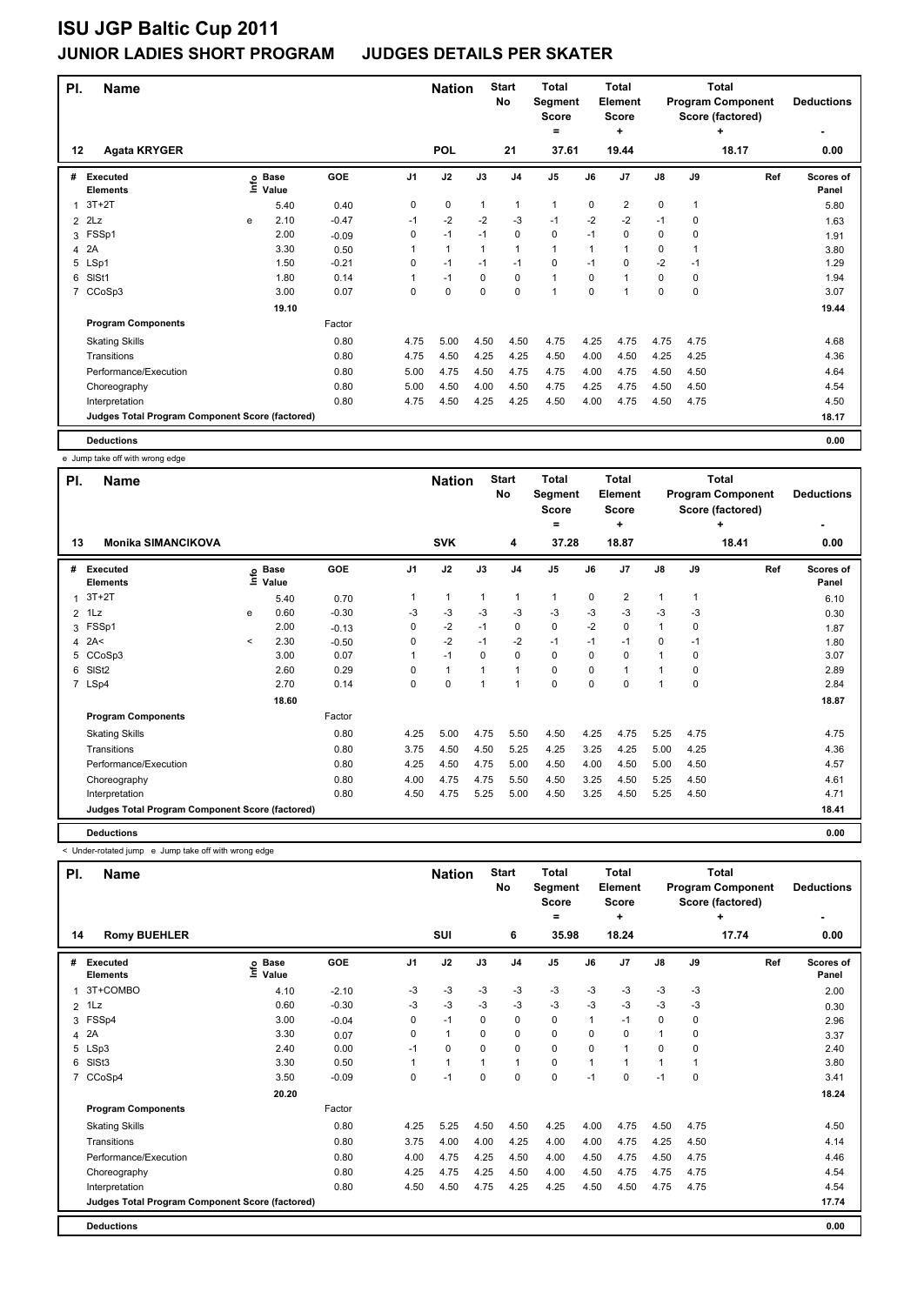| PI.            | <b>Name</b>                                     |         |                 | <b>Nation</b>     |                | <b>Start</b><br>No | <b>Total</b><br>Segment<br><b>Score</b><br>$=$ |                | Total<br>Element<br><b>Score</b><br>÷ |      |                | Total<br><b>Program Component</b><br>Score (factored)<br>٠ | <b>Deductions</b> |       |                    |
|----------------|-------------------------------------------------|---------|-----------------|-------------------|----------------|--------------------|------------------------------------------------|----------------|---------------------------------------|------|----------------|------------------------------------------------------------|-------------------|-------|--------------------|
| 15             | <b>Juulia TURKKILA</b>                          |         |                 |                   |                | <b>FIN</b>         |                                                | 15             | 34.71                                 |      | 17.72          |                                                            |                   | 17.99 | 1.00               |
| #              | <b>Executed</b><br><b>Elements</b>              | Ξ       | o Base<br>Value | GOE               | J <sub>1</sub> | J2                 | J3                                             | J <sub>4</sub> | J <sub>5</sub>                        | J6   | J <sub>7</sub> | $\mathsf{J}8$                                              | J9                | Ref   | Scores of<br>Panel |
| $\mathbf{1}$   | $3T+2T$                                         |         | 5.40            | 0.00              | 0              | 0                  | $-1$                                           | 0              | 0                                     | 0    | 0              | 0                                                          | 0                 |       | 5.40               |
| $\overline{2}$ | 2Lz                                             |         | 2.10            | $-0.90$           | -3             | $-3$               | -3                                             | $-3$           | $-3$                                  | $-3$ | $-3$           | $-3$                                                       | $-3$              |       | 1.20               |
| 3              | FSSp2                                           |         | 2.30            | 0.00              | 0              | 0                  | 0                                              | $\mathbf 0$    | 0                                     | $-1$ | 0              | 0                                                          | 0                 |       | 2.30               |
| $\overline{4}$ | 2A<                                             | $\prec$ | 2.30            | $-1.07$           | $-2$           | $-2$               | $-2$                                           | $-3$           | $-2$                                  | $-2$ | $-1$           | $-3$                                                       | $-2$              |       | 1.23               |
| 5              | CCoSp3                                          |         | 3.00            | 0.36              |                | 0                  | 1                                              | $\mathbf{1}$   | 0                                     | 1    | $\mathbf{1}$   | 0                                                          | 1                 |       | 3.36               |
| 6              | CiSt <sub>2</sub>                               |         | 2.60            | 0.14              | $\Omega$       | 0                  | 1                                              | $\Omega$       | $\mathbf{1}$                          | 1    | 0              | 0                                                          | $\Omega$          |       | 2.74               |
|                | 7 LSp1                                          |         | 1.50            | $-0.01$           | 1              | $-1$               | $\Omega$                                       | $\mathbf 0$    | 0                                     | $-1$ | 1              | $-2$                                                       | $\mathbf 0$       |       | 1.49               |
|                |                                                 |         | 19.20           |                   |                |                    |                                                |                |                                       |      |                |                                                            |                   |       | 17.72              |
|                | <b>Program Components</b>                       |         |                 | Factor            |                |                    |                                                |                |                                       |      |                |                                                            |                   |       |                    |
|                | <b>Skating Skills</b>                           |         |                 | 0.80              | 4.50           | 5.25               | 4.75                                           | 4.50           | 4.75                                  | 4.50 | 5.00           | 4.50                                                       | 4.50              |       | 4.64               |
|                | Transitions                                     |         |                 | 0.80              | 4.00           | 5.00               | 4.50                                           | 4.25           | 4.50                                  | 4.75 | 4.50           | 4.25                                                       | 4.00              |       | 4.39               |
|                | Performance/Execution                           |         |                 | 0.80              | 4.25           | 4.75               | 4.50                                           | 4.50           | 4.50                                  | 4.25 | 4.75           | 4.25                                                       | 4.50              |       | 4.46               |
|                | Choreography                                    |         |                 | 0.80              | 4.25           | 5.00               | 4.25                                           | 4.75           | 4.75                                  | 4.50 | 4.75           | 4.25                                                       | 4.50              |       | 4.54               |
|                | Interpretation                                  |         |                 | 0.80              | 4.50           | 4.75               | 4.50                                           | 4.50           | 4.50                                  | 4.25 | 4.50           | 4.25                                                       | 4.50              |       | 4.46               |
|                | Judges Total Program Component Score (factored) |         |                 |                   |                |                    |                                                |                |                                       |      |                |                                                            |                   |       | 17.99              |
|                | <b>Deductions</b>                               |         |                 | Falls:<br>$-1.00$ |                |                    |                                                |                |                                       |      |                |                                                            |                   |       | $-1.00$            |

< Under-rotated jump

| PI.            | <b>Name</b>                                     |   |                   |                   |                | <b>Nation</b> |             | <b>Start</b><br>No | <b>Total</b><br>Segment<br><b>Score</b> |             | <b>Total</b><br>Element<br><b>Score</b> |             |          | Total<br><b>Program Component</b><br>Score (factored) | <b>Deductions</b>         |
|----------------|-------------------------------------------------|---|-------------------|-------------------|----------------|---------------|-------------|--------------------|-----------------------------------------|-------------|-----------------------------------------|-------------|----------|-------------------------------------------------------|---------------------------|
|                | Elizaveta UKOLOVA                               |   |                   |                   |                | <b>CZE</b>    |             | 18                 | =                                       |             | ٠<br>17.86                              |             |          | ٠                                                     |                           |
| 16             |                                                 |   |                   |                   |                |               |             |                    | 32.89                                   |             |                                         |             |          | 16.03                                                 | 1.00                      |
| #              | <b>Executed</b><br><b>Elements</b>              |   | e Base<br>E Value | GOE               | J <sub>1</sub> | J2            | J3          | J <sub>4</sub>     | J <sub>5</sub>                          | J6          | J <sub>7</sub>                          | J8          | J9       | Ref                                                   | <b>Scores of</b><br>Panel |
| 1              | 3Lo+COMBO                                       |   | 5.10              | $-2.10$           | -3             | $-3$          | -3          | -3                 | $-3$                                    | $-3$        | -3                                      | $-3$        | -3       |                                                       | 3.00                      |
| $\overline{2}$ | 2A                                              |   | 3.30              | 0.00              |                | 0             | 0           | 0                  | 0                                       | $\Omega$    | 0                                       | 0           | 0        |                                                       | 3.30                      |
| 3              | FSSp2                                           |   | 2.30              | 0.07              | 0              | 0             | 0           | 0                  | $\mathbf 0$                             | 1           |                                         | 0           | 0        |                                                       | 2.37                      |
| 4              | 2Lz                                             | e | 2.10              | $-0.43$           | $-1$           | $-2$          | $-1$        | $-1$               | $-2$                                    | $-1$        | $-2$                                    | $-1$        | $-2$     |                                                       | 1.67                      |
|                | 5 LSp1                                          |   | 1.50              | $-0.04$           | $\Omega$       | $-1$          | $\Omega$    | $\mathbf 0$        | $\mathbf 0$                             | $-1$        | $\Omega$                                | $\Omega$    | $\Omega$ |                                                       | 1.46                      |
| 6              | SIS <sub>t2</sub>                               |   | 2.60              | $-0.04$           | 0              | $-1$          | $\mathbf 0$ | $\mathbf 0$        | $\mathbf 0$                             | $\Omega$    | $-1$                                    | $\mathbf 0$ | 0        |                                                       | 2.56                      |
| 7              | CCoSp4                                          |   | 3.50              | 0.00              | $\mathbf{1}$   | $-1$          | 0           | $\mathbf 0$        | $\mathbf 0$                             | $\mathbf 0$ | 0                                       | $\mathbf 0$ | 0        |                                                       | 3.50                      |
|                |                                                 |   | 20.40             |                   |                |               |             |                    |                                         |             |                                         |             |          |                                                       | 17.86                     |
|                | <b>Program Components</b>                       |   |                   | Factor            |                |               |             |                    |                                         |             |                                         |             |          |                                                       |                           |
|                | <b>Skating Skills</b>                           |   |                   | 0.80              | 4.00           | 3.75          | 3.75        | 4.25               | 4.00                                    | 3.50        | 4.50                                    | 4.00        | 4.50     |                                                       | 4.04                      |
|                | Transitions                                     |   |                   | 0.80              | 4.00           | 4.25          | 4.00        | 4.00               | 3.75                                    | 2.75        | 4.25                                    | 3.75        | 4.00     |                                                       | 3.96                      |
|                | Performance/Execution                           |   |                   | 0.80              | 4.00           | 3.75          | 4.00        | 4.25               | 4.00                                    | 2.75        | 4.50                                    | 4.00        | 4.25     |                                                       | 4.04                      |
|                | Choreography                                    |   |                   | 0.80              | 4.00           | 4.00          | 3.75        | 4.00               | 4.00                                    | 3.00        | 4.25                                    | 4.00        | 4.25     |                                                       | 4.00                      |
|                | Interpretation                                  |   |                   | 0.80              | 4.25           | 3.50          | 4.25        | 4.00               | 3.75                                    | 2.50        | 4.25                                    | 4.00        | 4.25     |                                                       | 4.00                      |
|                | Judges Total Program Component Score (factored) |   |                   |                   |                |               |             |                    |                                         |             |                                         |             |          |                                                       | 16.03                     |
|                | <b>Deductions</b>                               |   |                   | $-1.00$<br>Falls: |                |               |             |                    |                                         |             |                                         |             |          |                                                       | $-1.00$                   |

e Jump take off with wrong edge

| PI. | <b>Name</b>                                     |                              |                   |          | <b>Nation</b> |                | <b>Start</b><br>No | <b>Total</b><br>Segment<br><b>Score</b><br>= |              | <b>Total</b><br>Element<br>Score<br>٠ |                |          | Total<br><b>Program Component</b><br>Score (factored)<br>٠ | <b>Deductions</b>  |
|-----|-------------------------------------------------|------------------------------|-------------------|----------|---------------|----------------|--------------------|----------------------------------------------|--------------|---------------------------------------|----------------|----------|------------------------------------------------------------|--------------------|
| 17  | <b>Carol BRESSANUTTI</b>                        |                              |                   |          | <b>ITA</b>    |                | 22                 | 32.88                                        |              | 17.02                                 |                |          | 17.86                                                      | 2.00               |
| #   | Executed<br><b>Elements</b>                     | <b>Base</b><br>١mfo<br>Value | GOE               | J1       | J2            | J3             | J <sub>4</sub>     | J <sub>5</sub>                               | J6           | J7                                    | $\mathsf{J}8$  | J9       | Ref                                                        | Scores of<br>Panel |
| 1   | 3T+COMBO                                        | 4.10                         | $-2.10$           | $-3$     | $-3$          | $-3$           | $-3$               | $-3$                                         | $-3$         | $-3$                                  | $-3$           | $-3$     |                                                            | 2.00               |
|     | $2$ $2Lz$                                       | 2.10                         | 0.04              | 0        | 0             | $\mathbf{1}$   | $-1$               | 0                                            | 0            | 0                                     | 0              |          |                                                            | 2.14               |
|     | 3 2A                                            | 3.30                         | $-1.50$           | -3       | $-3$          | $-3$           | $-3$               | $-3$                                         | $-2$         | $-3$                                  | $-3$           | $-3$     |                                                            | 1.80               |
| 4   | FSSp3                                           | 2.60                         | 0.07              | $\Omega$ | $-1$          | $\Omega$       | $\mathbf{1}$       | $\Omega$                                     | $\mathbf 1$  | $\Omega$                              | $\Omega$       | 0        |                                                            | 2.67               |
|     | 5 SISt3                                         | 3.30                         | 0.43              |          | $\mathbf{1}$  | $\overline{1}$ | $\mathbf{1}$       | $\Omega$                                     | $\mathbf 1$  | $\Omega$                              | $\overline{1}$ |          |                                                            | 3.73               |
| 6   | CCoSp2                                          | 2.50                         | 0.21              |          | 1             | $\Omega$       | $\mathbf 0$        | $\mathbf 0$                                  | <sup>0</sup> |                                       | $\overline{1}$ | $\Omega$ |                                                            | 2.71               |
|     | 7 LSp2                                          | 1.90                         | 0.07              |          | 0             | $\Omega$       | $\mathbf{1}$       | 0                                            | $\Omega$     | $\Omega$                              | $\Omega$       | $\Omega$ |                                                            | 1.97               |
|     |                                                 | 19.80                        |                   |          |               |                |                    |                                              |              |                                       |                |          |                                                            | 17.02              |
|     | <b>Program Components</b>                       |                              | Factor            |          |               |                |                    |                                              |              |                                       |                |          |                                                            |                    |
|     | <b>Skating Skills</b>                           |                              | 0.80              | 4.75     | 5.00          | 4.25           | 4.50               | 4.50                                         | 4.50         | 4.25                                  | 4.50           | 4.75     |                                                            | 4.54               |
|     | Transitions                                     |                              | 0.80              | 4.75     | 4.75          | 4.50           | 4.25               | 4.25                                         | 4.00         | 4.00                                  | 4.50           | 4.50     |                                                            | 4.39               |
|     | Performance/Execution                           |                              | 0.80              | 4.75     | 4.50          | 4.25           | 4.25               | 4.25                                         | 4.25         | 4.25                                  | 4.50           | 4.50     |                                                            | 4.36               |
|     | Choreography                                    |                              | 0.80              | 5.00     | 4.75          | 4.25           | 4.75               | 4.25                                         | 4.25         | 4.00                                  | 4.75           | 4.75     |                                                            | 4.54               |
|     | Interpretation                                  |                              | 0.80              | 5.25     | 4.75          | 4.50           | 4.50               | 4.25                                         | 4.00         | 4.00                                  | 4.75           | 4.75     |                                                            | 4.50               |
|     | Judges Total Program Component Score (factored) |                              |                   |          |               |                |                    |                                              |              |                                       |                |          |                                                            | 17.86              |
|     | <b>Deductions</b>                               |                              | $-2.00$<br>Falls: |          |               |                |                    |                                              |              |                                       |                |          |                                                            | $-2.00$            |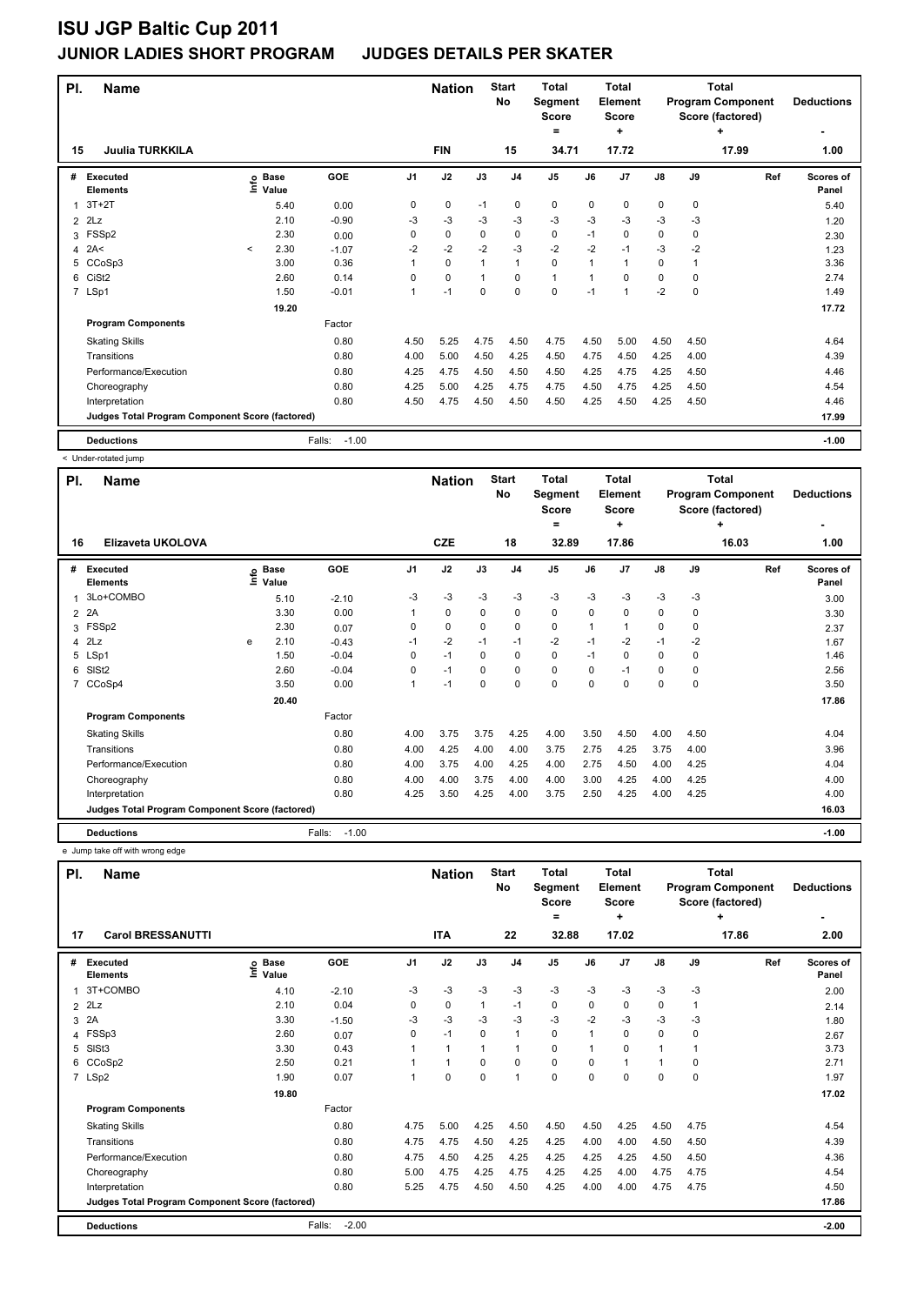| PI. | <b>Name</b>                                     |   |                   |                   |                | <b>Nation</b> |              | <b>Start</b><br>No | <b>Total</b><br>Segment<br><b>Score</b><br>$\equiv$ |      | <b>Total</b><br>Element<br><b>Score</b><br>÷ |                |      | <b>Total</b><br><b>Program Component</b><br>Score (factored)<br>٠ | <b>Deductions</b>         |
|-----|-------------------------------------------------|---|-------------------|-------------------|----------------|---------------|--------------|--------------------|-----------------------------------------------------|------|----------------------------------------------|----------------|------|-------------------------------------------------------------------|---------------------------|
| 18  | Jasmine Alexandra COSTA                         |   |                   |                   |                | <b>EST</b>    |              | 25                 | 31.72                                               |      | 15.55                                        |                |      | 17.17                                                             | 1.00                      |
| #   | <b>Executed</b><br><b>Elements</b>              |   | e Base<br>⊆ Value | GOE               | J <sub>1</sub> | J2            | J3           | J <sub>4</sub>     | J <sub>5</sub>                                      | J6   | J <sub>7</sub>                               | $\mathsf{J}8$  | J9   | Ref                                                               | <b>Scores of</b><br>Panel |
|     | 3Lo<+COMBO                                      | < | 3.60              | $-2.10$           | -3             | $-3$          | $-3$         | $-3$               | $-3$                                                | $-3$ | $-3$                                         | $-3$           | $-3$ |                                                                   | 1.50                      |
| 2   | 2Lz                                             | e | 2.10              | $-0.43$           | $-1$           | 0             | $-2$         | $-2$               | $-2$                                                | $-1$ | $-1$                                         | $-1$           | $-2$ |                                                                   | 1.67                      |
| 3   | 1A                                              |   | 1.10              | $-0.60$           | -3             | -3            | $-3$         | $-3$               | $-3$                                                | $-3$ | $-3$                                         | $-3$           | $-3$ |                                                                   | 0.50                      |
|     | 4 LSp3                                          |   | 2.40              | $-0.13$           | $-1$           | $-2$          | $\mathbf 0$  | $-1$               | 0                                                   | $-1$ | $\mathbf{1}$                                 | 0              | 0    |                                                                   | 2.27                      |
| 5   | FSSp3                                           |   | 2.60              | 0.21              | 1              | 0             | $\mathbf{1}$ | 0                  | 0                                                   | $-1$ | $\overline{2}$                               | 1              | 0    |                                                                   | 2.81                      |
| 6   | SISt <sub>3</sub>                               |   | 3.30              | 0.00              | 0              | 0             | $\Omega$     | 0                  | 0                                                   | 0    | 1                                            | 0              | 0    |                                                                   | 3.30                      |
| 7   | CCoSp3                                          |   | 3.00              | 0.50              | 1              | 0             | 1            | -1                 | 0                                                   | 1    | $\overline{2}$                               | $\overline{2}$ | 1    |                                                                   | 3.50                      |
|     |                                                 |   | 18.10             |                   |                |               |              |                    |                                                     |      |                                              |                |      |                                                                   | 15.55                     |
|     | <b>Program Components</b>                       |   |                   | Factor            |                |               |              |                    |                                                     |      |                                              |                |      |                                                                   |                           |
|     | <b>Skating Skills</b>                           |   |                   | 0.80              | 4.75           | 4.75          | 4.50         | 4.25               | 4.25                                                | 4.50 | 4.75                                         | 5.50           | 4.50 |                                                                   | 4.57                      |
|     | Transitions                                     |   |                   | 0.80              | 4.25           | 4.50          | 4.00         | 4.00               | 3.75                                                | 3.75 | 4.50                                         | 5.25           | 4.00 |                                                                   | 4.14                      |
|     | Performance/Execution                           |   |                   | 0.80              | 4.50           | 4.25          | 4.25         | 3.75               | 3.75                                                | 4.00 | 4.50                                         | 5.00           | 4.00 |                                                                   | 4.18                      |
|     | Choreography                                    |   |                   | 0.80              | 4.50           | 4.75          | 4.25         | 4.25               | 4.00                                                | 4.00 | 4.50                                         | 5.50           | 4.25 |                                                                   | 4.36                      |
|     | Interpretation                                  |   |                   | 0.80              | 4.50           | 4.25          | 4.00         | 4.00               | 4.00                                                | 3.50 | 4.50                                         | 5.50           | 4.25 |                                                                   | 4.21                      |
|     | Judges Total Program Component Score (factored) |   |                   |                   |                |               |              |                    |                                                     |      |                                              |                |      |                                                                   | 17.17                     |
|     | <b>Deductions</b>                               |   |                   | $-1.00$<br>Falls: |                |               |              |                    |                                                     |      |                                              |                |      |                                                                   | $-1.00$                   |

< Under-rotated jump e Jump take off with wrong edge

| PI.            | <b>Name</b>                                     |         |                      |         |                | <b>Nation</b> |          | <b>Start</b><br>No | <b>Total</b><br>Segment<br><b>Score</b><br>٠ |          | Total<br>Element<br><b>Score</b><br>٠ |             |             | Total<br><b>Program Component</b><br>Score (factored)<br>٠ | <b>Deductions</b>         |
|----------------|-------------------------------------------------|---------|----------------------|---------|----------------|---------------|----------|--------------------|----------------------------------------------|----------|---------------------------------------|-------------|-------------|------------------------------------------------------------|---------------------------|
| 19             | <b>Ksenia BAKUSHEVA</b>                         |         |                      |         |                | <b>BLR</b>    |          | 23                 | 29.23                                        |          | 13.46                                 |             |             | 15.77                                                      | 0.00                      |
| #              | Executed<br><b>Elements</b>                     | ١mfo    | <b>Base</b><br>Value | GOE     | J <sub>1</sub> | J2            | J3       | J <sub>4</sub>     | J <sub>5</sub>                               | J6       | J7                                    | J8          | J9          | Ref                                                        | <b>Scores of</b><br>Panel |
| 1              | $2S+2T<$                                        | $\,<\,$ | 2.20                 | $-0.31$ | $-1$           | $-2$          | $-1$     | $-2$               | $-1$                                         | $-2$     | $-1$                                  | $-2$        | $-2$        |                                                            | 1.89                      |
| $\overline{2}$ | 1A                                              |         | 1.10                 | $-0.60$ | $-3$           | $-2$          | $-3$     | $-3$               | $-3$                                         | $-3$     | $-3$                                  | $-3$        | $-3$        |                                                            | 0.50                      |
| 3              | FSSp1                                           |         | 2.00                 | $-0.26$ | 0              | $-2$          | $-1$     | 0                  | $-1$                                         | $-2$     | $-2$                                  | $\mathbf 0$ | 0           |                                                            | 1.74                      |
|                | $4$ $2Lz$                                       |         | 2.10                 | $-0.04$ | 0              | $\mathbf 0$   | 0        | 0                  | $-1$                                         | $-1$     | 0                                     | 0           | $\mathbf 0$ |                                                            | 2.06                      |
|                | 5 LSp3                                          |         | 2.40                 | 0.00    | 0              | $-1$          | $\Omega$ | 0                  | 0                                            | 1        | $\Omega$                              | 0           | 0           |                                                            | 2.40                      |
|                | 6 CCoSp3                                        |         | 3.00                 | 0.00    | $\Omega$       | $-1$          | $\Omega$ | 0                  | $\mathbf 0$                                  | $\Omega$ | $\Omega$                              | $\Omega$    | $\Omega$    |                                                            | 3.00                      |
|                | 7 CiSt1                                         |         | 1.80                 | 0.07    | $\overline{1}$ | $\mathbf 0$   | $\Omega$ | 0                  | $\mathbf 0$                                  | $\Omega$ |                                       | $\Omega$    | $\Omega$    |                                                            | 1.87                      |
|                |                                                 |         | 14.60                |         |                |               |          |                    |                                              |          |                                       |             |             |                                                            | 13.46                     |
|                | <b>Program Components</b>                       |         |                      | Factor  |                |               |          |                    |                                              |          |                                       |             |             |                                                            |                           |
|                | <b>Skating Skills</b>                           |         |                      | 0.80    | 3.50           | 4.00          | 3.75     | 4.00               | 4.25                                         | 3.75     | 4.50                                  | 4.50        | 4.50        |                                                            | 4.11                      |
|                | Transitions                                     |         |                      | 0.80    | 3.00           | 3.75          | 3.25     | 3.75               | 3.75                                         | 3.50     | 4.50                                  | 4.25        | 4.00        |                                                            | 3.75                      |
|                | Performance/Execution                           |         |                      | 0.80    | 3.25           | 3.75          | 3.50     | 4.00               | 4.00                                         | 4.00     | 4.50                                  | 4.00        | 4.25        |                                                            | 3.93                      |
|                | Choreography                                    |         |                      | 0.80    | 3.25           | 4.00          | 3.00     | 4.25               | 4.00                                         | 4.00     | 4.75                                  | 4.25        | 4.25        |                                                            | 4.00                      |
|                | Interpretation                                  |         |                      | 0.80    | 3.50           | 3.50          | 3.50     | 4.00               | 4.25                                         | 4.00     | 4.75                                  | 4.00        | 4.25        |                                                            | 3.93                      |
|                | Judges Total Program Component Score (factored) |         |                      |         |                |               |          |                    |                                              |          |                                       |             |             |                                                            | 15.77                     |
|                | <b>Deductions</b>                               |         |                      |         |                |               |          |                    |                                              |          |                                       |             |             |                                                            | 0.00                      |

< Under-rotated jump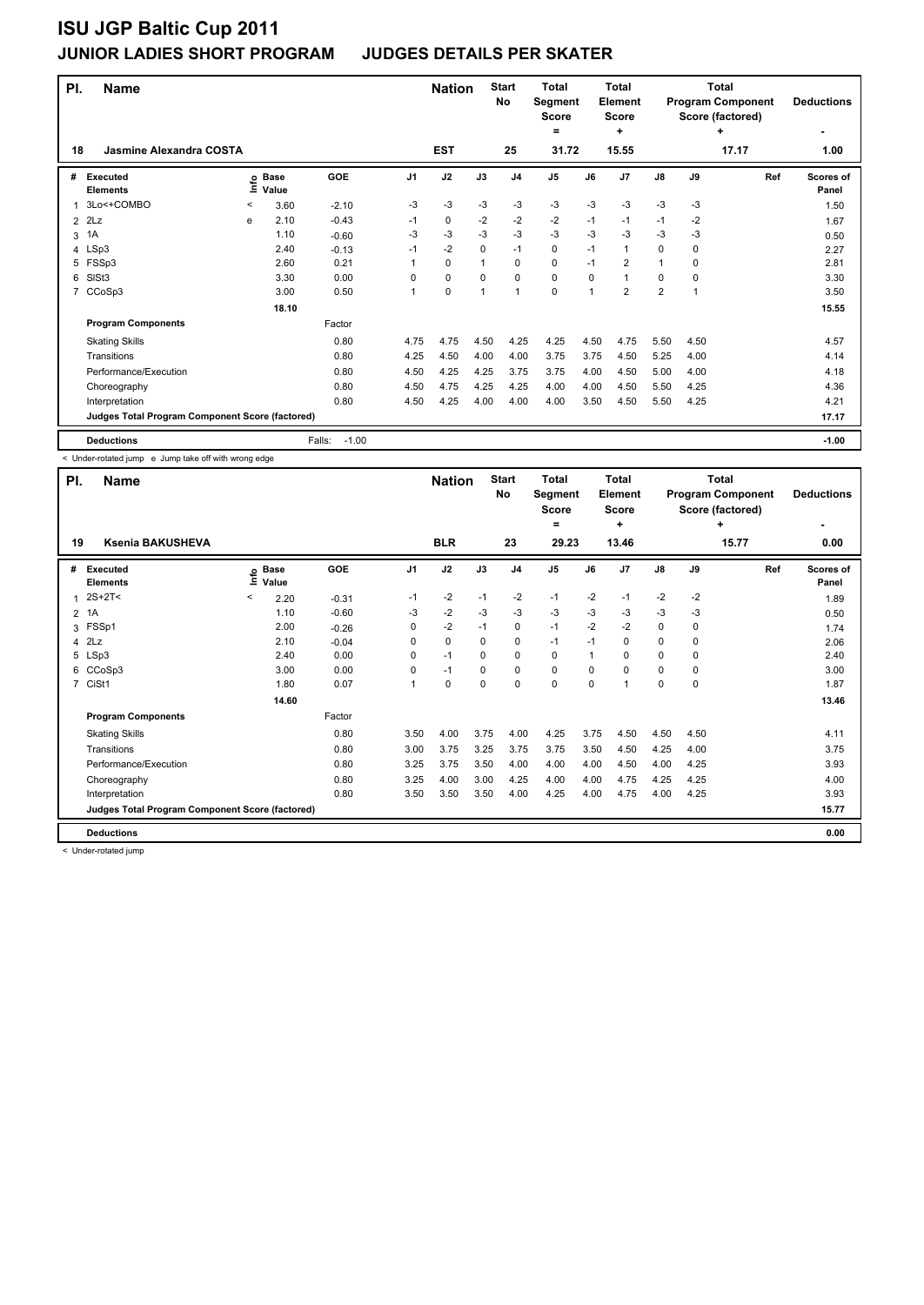| PI. | <b>Name</b>                                     |         |                   |                   |          | <b>Nation</b> |      | <b>Start</b><br><b>No</b> | <b>Total</b><br>Segment<br><b>Score</b><br>= |      | <b>Total</b><br>Element<br>Score<br>÷ |               |      | <b>Total</b><br><b>Program Component</b><br>Score (factored)<br>٠ | <b>Deductions</b>  |
|-----|-------------------------------------------------|---------|-------------------|-------------------|----------|---------------|------|---------------------------|----------------------------------------------|------|---------------------------------------|---------------|------|-------------------------------------------------------------------|--------------------|
| 20  | <b>Stephanie RIGLEY</b>                         |         |                   |                   |          | <b>GBR</b>    |      | 10                        | 28.28                                        |      | 13.13                                 |               |      | 16.15                                                             | 1.00               |
| #   | <b>Executed</b><br><b>Elements</b>              |         | e Base<br>⊆ Value | <b>GOE</b>        | J1       | J2            | J3   | J <sub>4</sub>            | J <sub>5</sub>                               | J6   | J <sub>7</sub>                        | $\mathsf{J}8$ | J9   | Ref                                                               | Scores of<br>Panel |
|     | 3T<<+COMBO                                      | <<      | 1.30              | $-0.60$           | -3       | -3            | $-3$ | $-3$                      | $-3$                                         | $-3$ | $-3$                                  | $-3$          | $-3$ |                                                                   | 0.70               |
| 2   | 2Lz                                             | e       | 1.50              | $-0.56$           | $-2$     | 0             | $-2$ | $-2$                      | $-1$                                         | $-2$ | $-2$                                  | $-2$          | $-2$ |                                                                   | 0.94               |
| 3   | 2A<                                             | $\prec$ | 2.30              | $-0.79$           | $-2$     | $-2$          | $-2$ | $-2$                      | $-1$                                         | $-1$ | $-1$                                  | $-2$          | $-1$ |                                                                   | 1.51               |
|     | 4 FSSp1                                         |         | 2.00              | $-0.43$           | $\Omega$ | $-2$          | $-2$ | $\Omega$                  | 0                                            | -3   | $-3$                                  | $-2$          | -1   |                                                                   | 1.57               |
|     | 5 LSp2                                          |         | 1.90              | 0.21              | 1        | $-1$          | 0    | $\mathbf{1}$              | 0                                            | 1    | $\mathbf{1}$                          | 0             | 0    |                                                                   | 2.11               |
| 6   | SISt <sub>3</sub>                               |         | 3.30              | 0.00              | 0        | $\mathbf 0$   | 0    | $\mathbf 0$               | 0                                            | 0    | 0                                     | 0             | 0    |                                                                   | 3.30               |
|     | CCoSp3                                          |         | 3.00              | 0.00              | 0        | 0             | 0    | $\mathbf 0$               | 0                                            | 0    | 0                                     | 0             | 0    |                                                                   | 3.00               |
|     |                                                 |         | 15.30             |                   |          |               |      |                           |                                              |      |                                       |               |      |                                                                   | 13.13              |
|     | <b>Program Components</b>                       |         |                   | Factor            |          |               |      |                           |                                              |      |                                       |               |      |                                                                   |                    |
|     | <b>Skating Skills</b>                           |         |                   | 0.80              | 3.50     | 4.50          | 3.75 | 4.00                      | 4.25                                         | 3.25 | 4.00                                  | 4.25          | 4.75 |                                                                   | 4.04               |
|     | Transitions                                     |         |                   | 0.80              | 3.25     | 4.25          | 3.75 | 4.25                      | 4.00                                         | 3.00 | 4.00                                  | 4.00          | 4.25 |                                                                   | 3.93               |
|     | Performance/Execution                           |         |                   | 0.80              | 3.25     | 4.50          | 4.00 | 4.25                      | 4.25                                         | 3.75 | 3.75                                  | 4.25          | 4.50 |                                                                   | 4.11               |
|     | Choreography                                    |         |                   | 0.80              | 3.50     | 4.50          | 3.75 | 4.00                      | 4.25                                         | 3.50 | 4.00                                  | 4.25          | 4.50 |                                                                   | 4.04               |
|     | Interpretation                                  |         |                   | 0.80              | 3.50     | 4.75          | 4.50 | 4.00                      | 4.00                                         | 3.25 | 3.75                                  | 4.25          | 4.50 |                                                                   | 4.07               |
|     | Judges Total Program Component Score (factored) |         |                   |                   |          |               |      |                           |                                              |      |                                       |               |      |                                                                   | 16.15              |
|     | <b>Deductions</b>                               |         |                   | $-1.00$<br>Falls: |          |               |      |                           |                                              |      |                                       |               |      |                                                                   | $-1.00$            |

< Under-rotated jump << Downgraded jump e Jump take off with wrong edge

| PI.           | <b>Name</b>                                     |         |                      |                   |                | <b>Nation</b>            |      | <b>Start</b><br>No | <b>Total</b><br>Segment<br><b>Score</b><br>$\equiv$ |          | <b>Total</b><br>Element<br><b>Score</b><br>٠ |                          |             | Total<br><b>Program Component</b><br>Score (factored)<br>٠ | <b>Deductions</b>         |
|---------------|-------------------------------------------------|---------|----------------------|-------------------|----------------|--------------------------|------|--------------------|-----------------------------------------------------|----------|----------------------------------------------|--------------------------|-------------|------------------------------------------------------------|---------------------------|
| 21            | <b>Michelle COUWENBERG</b>                      |         |                      |                   |                | <b>NED</b>               |      | 13                 | 28.21                                               |          | 12.59                                        |                          |             | 16.62                                                      | 1.00                      |
| #             | Executed<br><b>Elements</b>                     | lnfo    | <b>Base</b><br>Value | GOE               | J <sub>1</sub> | J2                       | J3   | J <sub>4</sub>     | J5                                                  | J6       | J7                                           | J8                       | J9          | Ref                                                        | <b>Scores of</b><br>Panel |
| 1             | 2A                                              |         | 3.30                 | $-0.21$           | 0              | $-1$                     | $-2$ | $-1$               | $\mathbf 0$                                         | $-1$     | 0                                            | $\mathbf 0$              | 0           |                                                            | 3.09                      |
| $\mathcal{P}$ | 2T<<+COMBO                                      | <<      | 0.40                 | $-0.30$           | $-3$           | $-3$                     | $-3$ | $-3$               | $-3$                                                | $-3$     | $-3$                                         | $-3$                     | $-3$        |                                                            | 0.10                      |
| 3             | CCoSp3                                          |         | 3.00                 | $-0.26$           | $-1$           | $-2$                     | $-1$ | $-1$               | $-1$                                                | $-1$     | $-1$                                         | 0                        | 0           |                                                            | 2.74                      |
| 4             | SISt <sub>3</sub>                               |         | 3.30                 | 0.36              |                | $\mathbf{1}$             | 1    | $\mathbf 1$        | 0                                                   | 0        |                                              | 0                        | 1           |                                                            | 3.66                      |
| 5             | 2Lz                                             | $\prec$ | 1.50                 | $-0.90$           | $-3$           | $-3$                     | $-3$ | $-3$               | $-3$                                                | $-3$     | $-3$                                         | -3                       | $-3$        |                                                            | 0.60                      |
| 6             | FSSp                                            |         | 0.00                 | 0.00              | ٠              | $\overline{\phantom{a}}$ |      |                    | ٠                                                   |          |                                              | $\overline{\phantom{a}}$ |             |                                                            | 0.00                      |
|               | 7 LSp3                                          |         | 2.40                 | 0.00              | $\Omega$       | 0                        | 0    | 0                  | $\mathbf 0$                                         | $\Omega$ |                                              | 0                        | $\mathbf 0$ |                                                            | 2.40                      |
|               |                                                 |         | 13.90                |                   |                |                          |      |                    |                                                     |          |                                              |                          |             |                                                            | 12.59                     |
|               | <b>Program Components</b>                       |         |                      | Factor            |                |                          |      |                    |                                                     |          |                                              |                          |             |                                                            |                           |
|               | <b>Skating Skills</b>                           |         |                      | 0.80              | 4.00           | 4.50                     | 3.75 | 4.00               | 4.25                                                | 3.50     | 5.00                                         | 4.25                     | 4.75        |                                                            | 4.21                      |
|               | Transitions                                     |         |                      | 0.80              | 3.75           | 3.50                     | 4.00 | 4.25               | 4.00                                                | 3.00     | 5.00                                         | 4.00                     | 4.50        |                                                            | 4.00                      |
|               | Performance/Execution                           |         |                      | 0.80              | 3.75           | 4.00                     | 4.00 | 4.25               | 4.00                                                | 4.00     | 5.25                                         | 4.00                     | 4.75        |                                                            | 4.14                      |
|               | Choreography                                    |         |                      | 0.80              | 4.00           | 4.00                     | 3.75 | 4.50               | 4.00                                                | 3.75     | 5.00                                         | 4.25                     | 4.75        |                                                            | 4.18                      |
|               | Interpretation                                  |         |                      | 0.80              | 4.00           | 4.00                     | 4.50 | 4.00               | 4.25                                                | 3.75     | 5.25                                         | 4.25                     | 4.75        |                                                            | 4.25                      |
|               | Judges Total Program Component Score (factored) |         |                      |                   |                |                          |      |                    |                                                     |          |                                              |                          |             |                                                            | 16.62                     |
|               | <b>Deductions</b>                               |         |                      | $-1.00$<br>Falls: |                |                          |      |                    |                                                     |          |                                              |                          |             |                                                            | $-1.00$                   |

< Under-rotated jump << Downgraded jump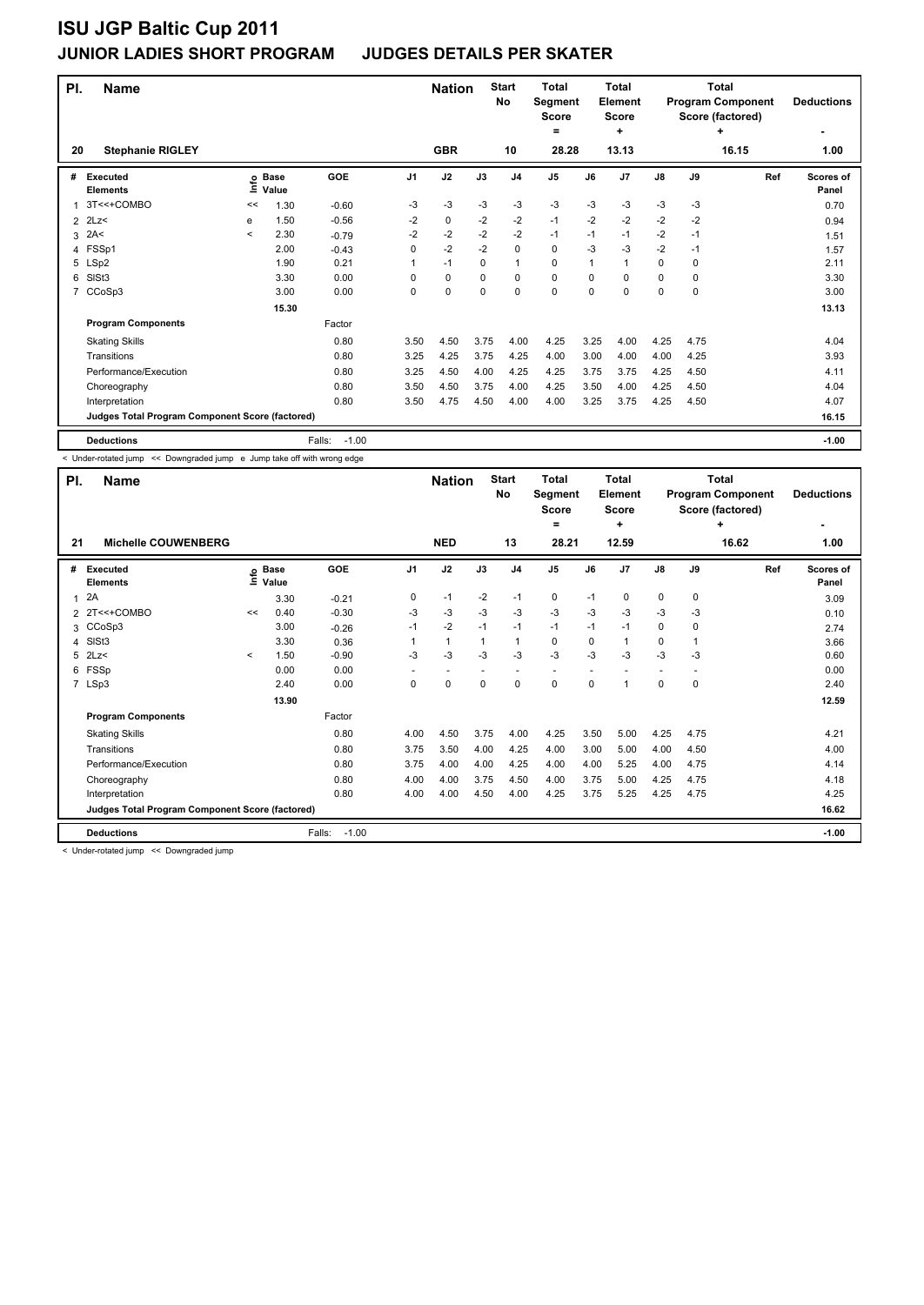| PI.           | <b>Name</b>                                     |         |                 |                   |      | <b>Nation</b> |             | <b>Start</b><br>No | <b>Total</b><br>Segment<br><b>Score</b><br>$=$ |      | Total<br>Element<br><b>Score</b><br>÷ |      |      | <b>Total</b><br><b>Program Component</b><br>Score (factored)<br>٠ | <b>Deductions</b>  |
|---------------|-------------------------------------------------|---------|-----------------|-------------------|------|---------------|-------------|--------------------|------------------------------------------------|------|---------------------------------------|------|------|-------------------------------------------------------------------|--------------------|
| 22            | <b>Beatrice MEILUNAITE</b>                      |         |                 |                   |      | <b>LTU</b>    |             | 20                 | 27.98                                          |      | 15.01                                 |      |      | 13.97                                                             | 1.00               |
| #             | Executed<br><b>Elements</b>                     | έ       | o Base<br>Value | GOE               | J1   | J2            | J3          | J <sub>4</sub>     | J <sub>5</sub>                                 | J6   | J <sub>7</sub>                        | J8   | J9   | Ref                                                               | Scores of<br>Panel |
| 1             | 2A<                                             | $\,<\,$ | 2.30            | $-1.50$           | -3   | $-3$          | $-3$        | $-3$               | $-3$                                           | $-3$ | $-3$                                  | $-3$ | $-3$ |                                                                   | 0.80               |
| $\mathcal{P}$ | $2F+2Lo$                                        |         | 3.60            | 0.00              | 0    | $\mathbf 0$   | 0           | $\mathbf 0$        | 0                                              | 0    | 0                                     | 0    | 0    |                                                                   | 3.60               |
| 3             | 2Lz                                             | e       | 2.10            | $-0.56$           | $-1$ | $-2$          | $-2$        | $-3$               | $-2$                                           | $-2$ | $-2$                                  | $-1$ | $-2$ |                                                                   | 1.54               |
| 4             | FSSp2                                           |         | 2.30            | $-0.26$           | 0    | $-2$          | $-1$        | $-1$               | $-1$                                           | $-1$ | $-1$                                  | 0    | $-1$ |                                                                   | 2.04               |
|               | 5 LSp2                                          |         | 1.90            | $-0.17$           | 0    | $-1$          | 0           | $\mathbf 0$        | 0                                              | $-1$ | $-1$                                  | $-1$ | $-1$ |                                                                   | 1.73               |
| 6             | SIS <sub>t1</sub>                               |         | 1.80            | 0.00              | 0    | 0             | 0           | 0                  | 0                                              | 0    | 0                                     | 0    | 0    |                                                                   | 1.80               |
| 7             | CCoSp4                                          |         | 3.50            | 0.00              | 1    | 0             | $\mathbf 0$ | $\mathbf 0$        | 0                                              | 0    | 0                                     | 0    | 0    |                                                                   | 3.50               |
|               |                                                 |         | 17.50           |                   |      |               |             |                    |                                                |      |                                       |      |      |                                                                   | 15.01              |
|               | <b>Program Components</b>                       |         |                 | Factor            |      |               |             |                    |                                                |      |                                       |      |      |                                                                   |                    |
|               | <b>Skating Skills</b>                           |         |                 | 0.80              | 3.50 | 4.00          | 3.25        | 3.75               | 4.00                                           | 3.25 | 3.25                                  | 4.00 | 4.00 |                                                                   | 3.68               |
|               | Transitions                                     |         |                 | 0.80              | 3.25 | 3.75          | 3.00        | 3.50               | 3.75                                           | 2.50 | 2.75                                  | 3.50 | 3.50 |                                                                   | 3.32               |
|               | Performance/Execution                           |         |                 | 0.80              | 3.50 | 3.75          | 3.00        | 3.50               | 3.75                                           | 2.75 | 2.75                                  | 3.75 | 3.75 |                                                                   | 3.43               |
|               | Choreography                                    |         |                 | 0.80              | 3.50 | 4.00          | 2.75        | 4.00               | 3.75                                           | 2.50 | 3.25                                  | 3.75 | 3.75 |                                                                   | 3.54               |
|               | Interpretation                                  |         |                 | 0.80              | 3.75 | 3.50          | 3.25        | 3.75               | 4.00                                           | 2.50 | 2.75                                  | 3.75 | 3.75 |                                                                   | 3.50               |
|               | Judges Total Program Component Score (factored) |         |                 |                   |      |               |             |                    |                                                |      |                                       |      |      |                                                                   | 13.97              |
|               | <b>Deductions</b>                               |         |                 | $-1.00$<br>Falls: |      |               |             |                    |                                                |      |                                       |      |      |                                                                   | $-1.00$            |

< Under-rotated jump e Jump take off with wrong edge

| PI.          | <b>Name</b>                                     |              |                      |         |                | <b>Nation</b> |             | <b>Start</b><br>No | <b>Total</b><br><b>Segment</b><br><b>Score</b><br>= |          | Total<br>Element<br><b>Score</b><br>٠ |             |      | Total<br><b>Program Component</b><br>Score (factored)<br>٠ | <b>Deductions</b>         |
|--------------|-------------------------------------------------|--------------|----------------------|---------|----------------|---------------|-------------|--------------------|-----------------------------------------------------|----------|---------------------------------------|-------------|------|------------------------------------------------------------|---------------------------|
| 23           | <b>Brittany LAU</b>                             |              |                      |         |                | SIN           |             | 19                 | 25.03                                               |          | 11.08                                 |             |      | 13.95                                                      | 0.00                      |
| #            | Executed<br><b>Elements</b>                     | $\circ$<br>Í | <b>Base</b><br>Value | GOE     | J <sub>1</sub> | J2            | J3          | J <sub>4</sub>     | J <sub>5</sub>                                      | J6       | J <sub>7</sub>                        | J8          | J9   | Ref                                                        | <b>Scores of</b><br>Panel |
| $\mathbf{1}$ | 2Lz                                             | е            | 2.10                 | $-0.56$ | $-2$           | $-2$          | $-2$        | $-2$               | $-2$                                                | $-1$     | $-2$                                  | $-1$        | $-2$ |                                                            | 1.54                      |
|              | $2$ 2A<<                                        | <<           | 1.10                 | $-0.60$ | $-3$           | $-3$          | $-3$        | $-3$               | $-3$                                                | $-3$     | $-3$                                  | $-3$        | $-3$ |                                                            | 0.50                      |
| 3            | FSSp1                                           |              | 2.00                 | $-0.04$ | 0              | $-1$          | 0           | 0                  | 0                                                   | $-2$     | 0                                     | 0           | 0    |                                                            | 1.96                      |
|              | 4 2S<<+COMBO                                    | <<           | 0.40                 | $-0.30$ | $-3$           | $-3$          | $-3$        | $-3$               | $-3$                                                | $-3$     | $-3$                                  | $-3$        | $-3$ |                                                            | 0.10                      |
| 5            | CCoSp3                                          |              | 3.00                 | $-0.13$ | 1              | $\mathbf 0$   | $\Omega$    | 0                  | $\mathbf 0$                                         | $-1$     | $-1$                                  | $-1$        | $-1$ |                                                            | 2.87                      |
| 6            | SIS <sub>t1</sub>                               |              | 1.80                 | $-0.09$ | 0              | $-1$          | $-1$        | 0                  | $\mathbf 0$                                         | $\Omega$ | $\Omega$                              | $-1$        | 0    |                                                            | 1.71                      |
|              | 7 LSp3                                          |              | 2.40                 | 0.00    | 0              | $\mathbf 0$   | $\mathbf 0$ | 1                  | $\mathbf 0$                                         | $\Omega$ | $\Omega$                              | $\mathbf 0$ | $-1$ |                                                            | 2.40                      |
|              |                                                 |              | 12.80                |         |                |               |             |                    |                                                     |          |                                       |             |      |                                                            | 11.08                     |
|              | <b>Program Components</b>                       |              |                      | Factor  |                |               |             |                    |                                                     |          |                                       |             |      |                                                            |                           |
|              | <b>Skating Skills</b>                           |              |                      | 0.80    | 3.50           | 4.25          | 2.50        | 3.75               | 4.00                                                | 3.00     | 3.75                                  | 4.00        | 3.25 |                                                            | 3.61                      |
|              | Transitions                                     |              |                      | 0.80    | 3.00           | 3.75          | 2.25        | 3.50               | 3.75                                                | 2.75     | 3.25                                  | 3.75        | 3.00 |                                                            | 3.29                      |
|              | Performance/Execution                           |              |                      | 0.80    | 3.25           | 3.75          | 2.50        | 3.50               | 3.75                                                | 3.25     | 3.50                                  | 4.25        | 3.25 |                                                            | 3.46                      |
|              | Choreography                                    |              |                      | 0.80    | 3.25           | 4.00          | 2.50        | 4.00               | 3.75                                                | 3.50     | 3.50                                  | 4.25        | 3.25 |                                                            | 3.61                      |
|              | Interpretation                                  |              |                      | 0.80    | 3.25           | 3.75          | 3.00        | 3.75               | 3.75                                                | 3.25     | 3.25                                  | 4.25        | 3.25 |                                                            | 3.46                      |
|              | Judges Total Program Component Score (factored) |              |                      |         |                |               |             |                    |                                                     |          |                                       |             |      |                                                            | 13.95                     |
|              | <b>Deductions</b>                               |              |                      |         |                |               |             |                    |                                                     |          |                                       |             |      |                                                            | 0.00                      |

<< Downgraded jump e Jump take off with wrong edge